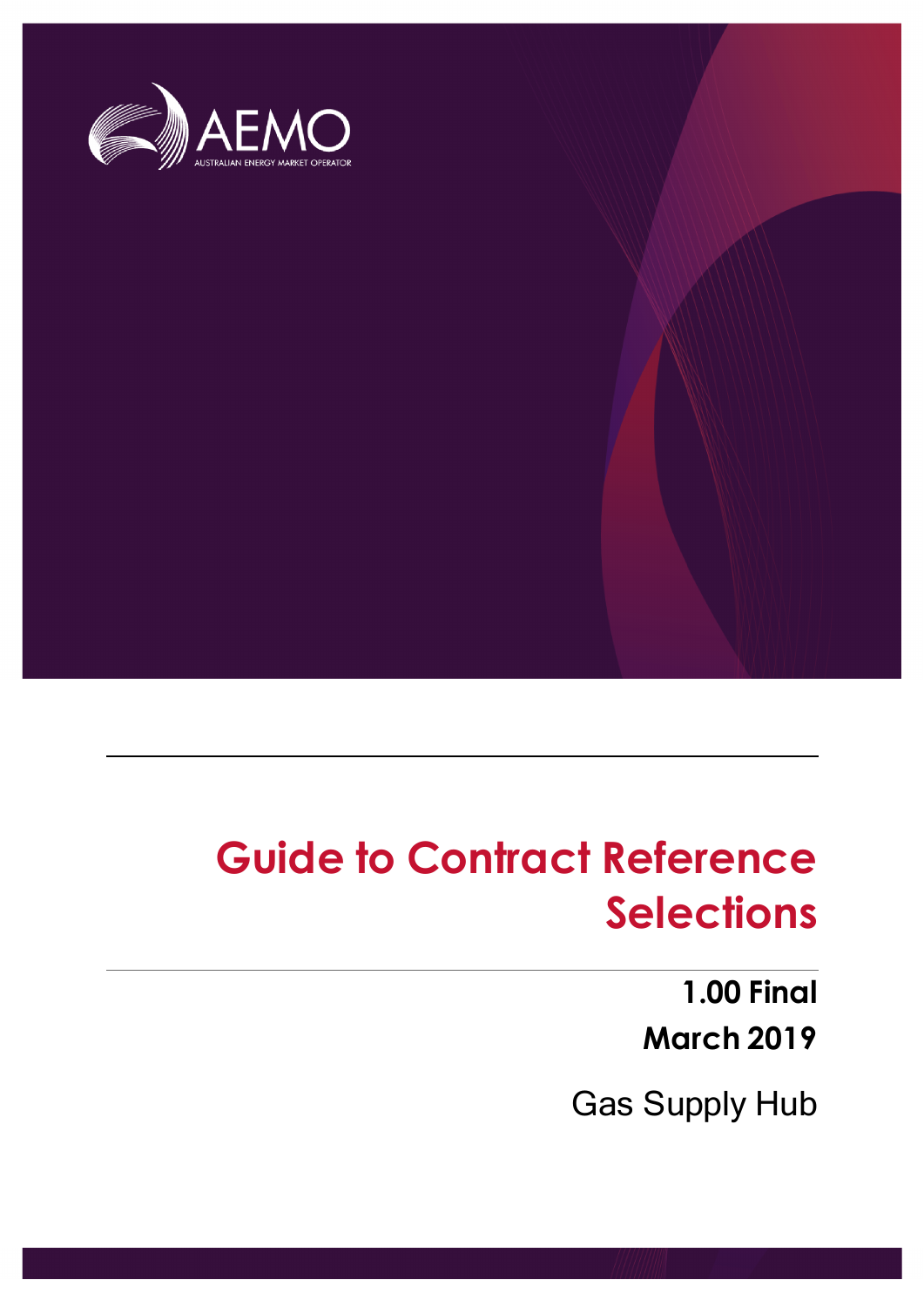# **Important Notice**

#### **PURPOSE**

This Guide to Contract Reference Selections (Guide), prepared by the Australian Energy Market Operator (AEMO), provides guidance for Contract Reference Selections under the National National Gas Rules (NGR) (Rules).

#### **NO RELIANCE OR WARRANTY**

This document does not constitute legal or business advice, and should not be relied on as a substitute for obtaining detailed advice about the National Gas or Electricity Law, the Rules or any other applicable laws, procedures or policies. While AEMO has made every effort to ensure the quality of the information in this Guide, neither AEMO, nor any of its employees, agents and consultants make any representation or warranty as to the accuracy, reliability, completeness, currency or suitability for particular purposes of that information.

#### **LIMITATION OF LIABILITY**

To the maximum extent permitted by law, AEMO and its advisers, consultants and other contributors to this Guide (or their respective associated companies, businesses, partners, directors, officers or employees) are not liable (whether by reason of negligence or otherwise) for any errors, omissions, defects or misrepresentations in this document, or for any loss or damage suffered by persons who use or rely on the information in it.

#### **TRADEMARK NOTICES**

Microsoft is a trademark of Microsoft Corporation in the United States and/or other countries. Oracle and Java are registered trademarks of Sun Microsystems, Inc. in the U.S. and other countries.

#### **DISTRIBUTION**

Available to the public.

#### **DOCUMENT IDENTIFICATION**

Business custodian: Manager, Market Design IT custodian: Manager - NEM Dispatch and Forecasting Systems Prepared by: Technology, Technical Writers

#### **VERSION HISTORY**

Version 1.00. Initial creation. Last update: Monday, 4 March 2019 3:37 PM

#### **DOCUMENTS MADE OBSOLETE**

The release of this document changes any previous versions of Guide to Contract Reference Selections.

The material in this publication may be used in accordance with the copyright permissions on AEMO's website.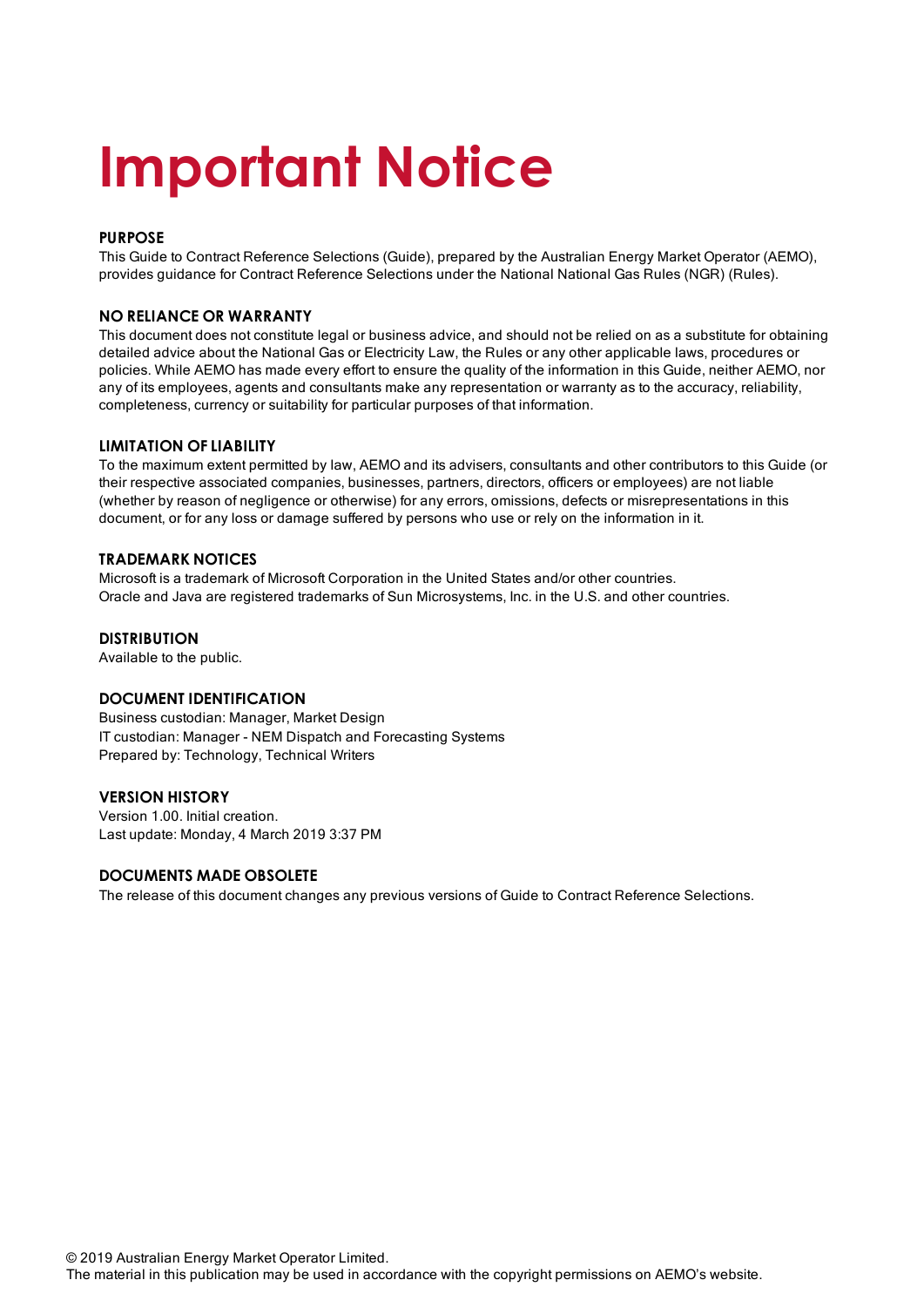# **Contents**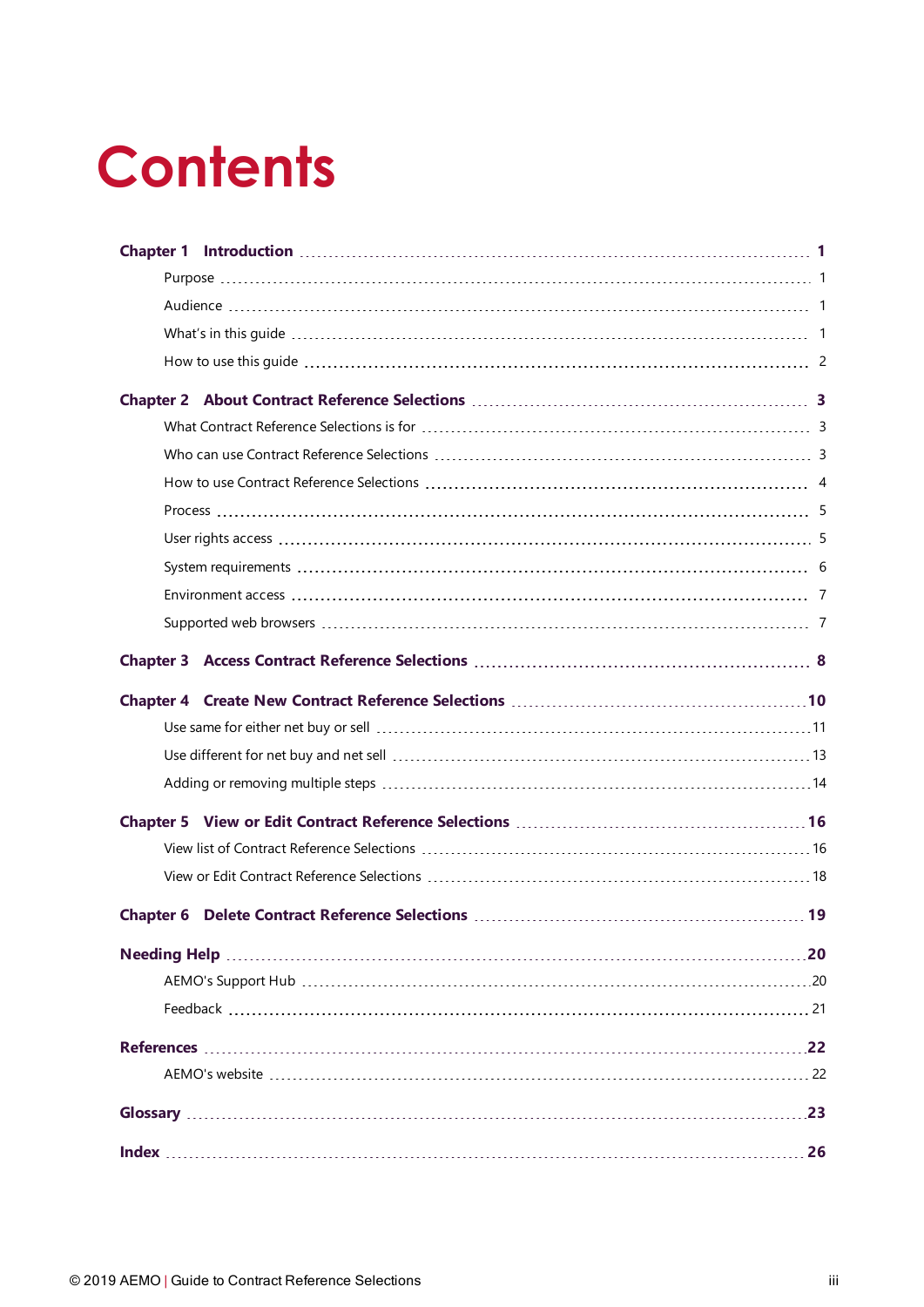# <span id="page-3-0"></span>**Chapter 1 Introduction**

# <span id="page-3-1"></span>**Purpose**

This guide explains how to set up Contract References in the GSH Capacity Trading Platform.

# <span id="page-3-2"></span>**Audience**

The primary audience for this guide is registered GSH *Trading Participants* who are trading capacity and using the GSH Contract Reference Selections web application.

A secondary audience is Participant Administrators providing access for their company's Participant Users to access the GSH Contract Reference Selections web application.

# <span id="page-3-3"></span>**What's in this guide**

- Chapter 2 About Contract Reference [Selections](#page-5-0) on page 3 provides an overview of Contract Reference Selections, who can use it, system requirements, and user rights access.
- Chapter 3 Access Contract Reference [Selections](#page-10-0) on page 8 explains how to access Contract Reference Selections.
- Chapter 4 Create New Contract Reference [Selections](#page-12-0) on page 10 explains how to create new Contract Reference Selections.
- Chapter 5 View or Edit Contract Reference [Selections](#page-18-0) on page 16 explains how to view or edit Contract Reference Selections that you already have set up.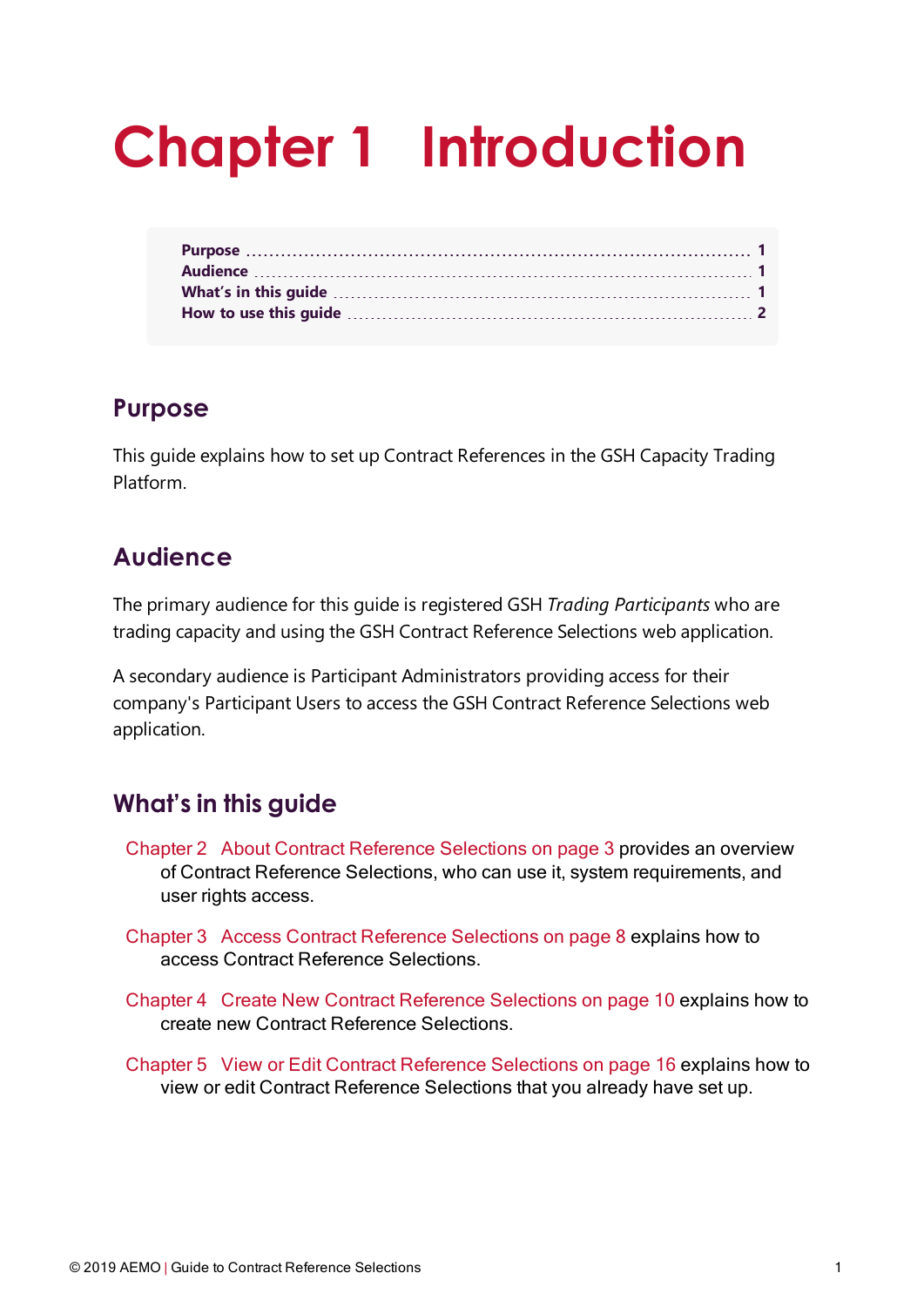Chapter 6 Delete Contract Reference [Selections](#page-21-0) on page 19 explains how to delete Contract Reference Selections.

[Needing](#page-22-0) Help on page 20 provides a list of related resources, information about contacting AEMO's Support Hub, and how to provide feedback.

[References](#page-24-0) on page 22 is a list of the references mentioned throughout this guide.

[Glossary](#page-25-0) on page 23 contains an explanation of the capitalised terms and abbreviations used throughout this guide.

## <span id="page-4-0"></span>**How to use this guide**

- This document is written in plain language for easy reading.
- Where there is a discrepancy between the Rules, and information or a term in this document, the Rules take precedence.
- Where there is a discrepancy between the Capacity Transfer and Auction Procedures, the procedures take precedence.
- Text in this format indicates a hyperlink to related information.
- Text in this format indicates there is a resource on AEMO's website. For details, see [References](#page-24-0) on page 22.
- Glossary terms are capitalised and have the meanings listed against them.
- Italicised terms are defined in the National Gas Rules (NGR). Any rules terms not in this format still have the same meaning.
- Actions to complete in the web portal interface are bold and dark grey.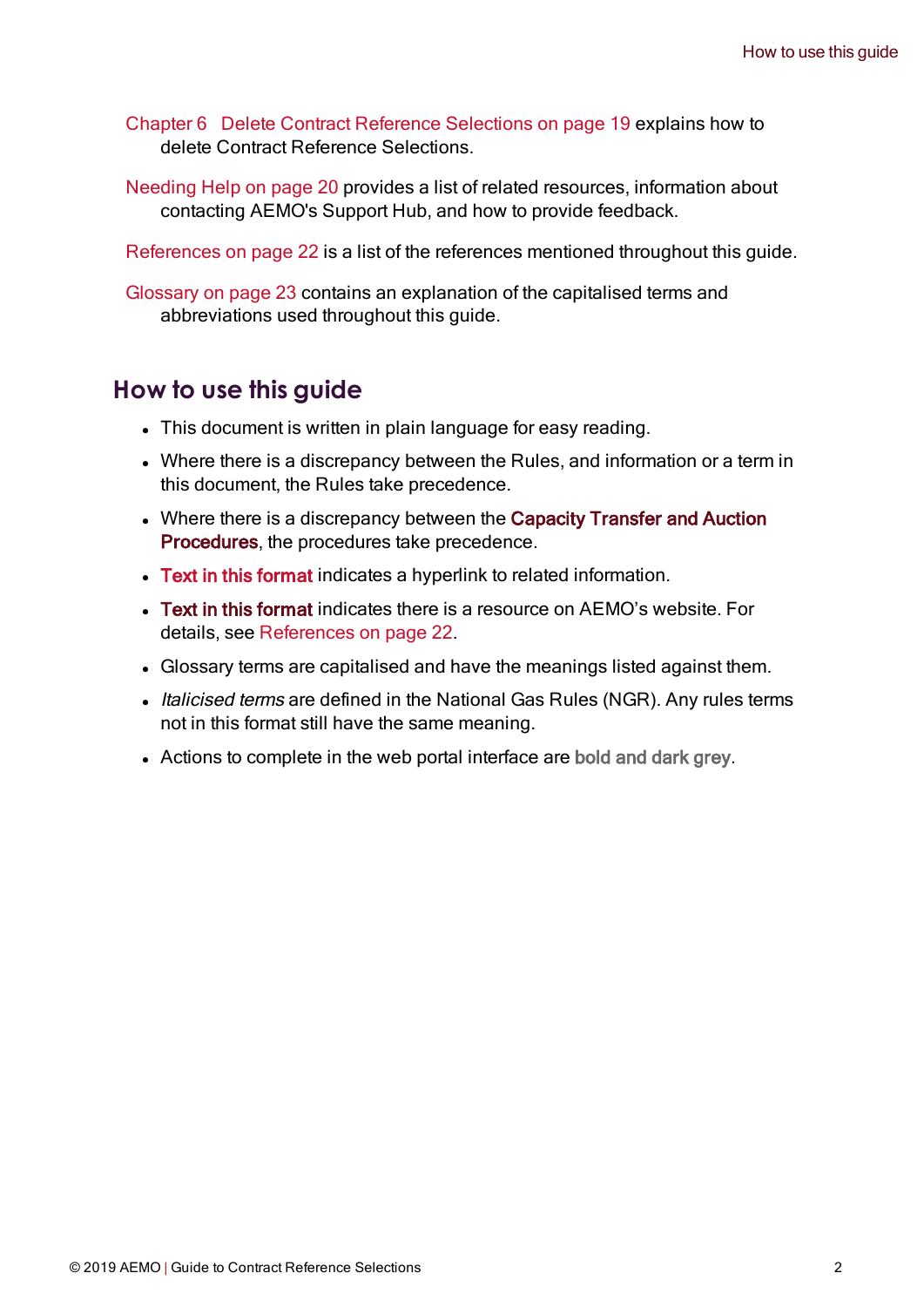# <span id="page-5-0"></span>**Chapter 2 About Contract Reference Selections**

This chapter provides an overview of the Contract Reference Selections, who can use it, system requirements, and user rights access.

# <span id="page-5-1"></span>**What Contract Reference Selections is for**

*Trading Participants* use the Contract Reference Selections web application to set preferences as part of the GSH Gas Supply Hub.

# <span id="page-5-2"></span>**Who can use Contract Reference Selections**

**Setting up Contract Reference Selections is a prerequisite to submitting trades on the Gas Supply Hub.**

Registered *Trading Participants* and AEMO have access to the information in the system in accordance with the National Gas Rules (NGR).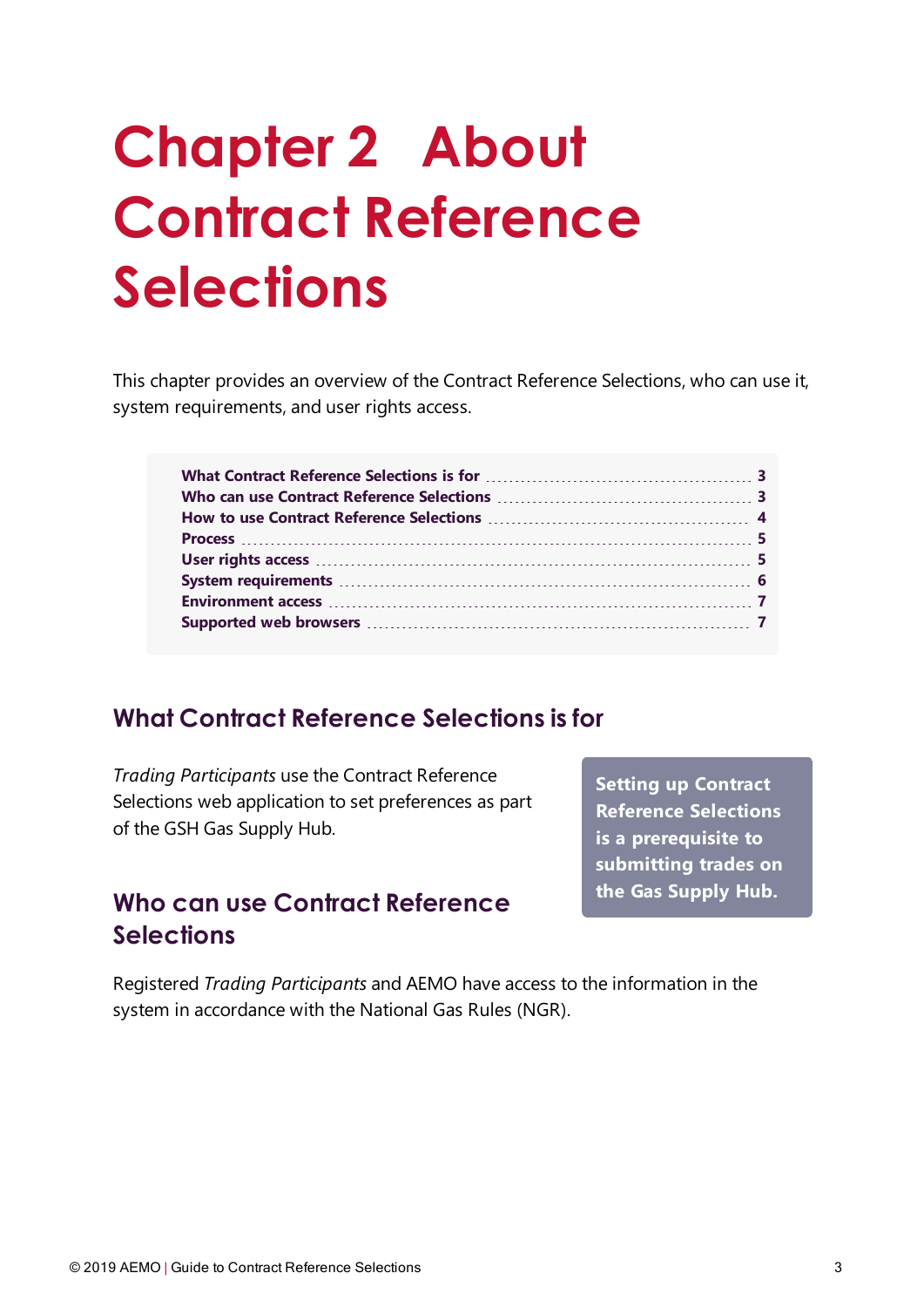# <span id="page-6-0"></span>**How to use Contract Reference Selections**

Contract Reference Selections is a web application in the EMMS Markets Portal. You can find it under the **Delivery Netting Preferences** menu.

| Delivery Netting Preferences  |
|-------------------------------|
| View Contract References [m   |
| <b>View Point Preferences</b> |
|                               |

## <span id="page-6-1"></span>**Prerequisites**

### **Gas Supply Hub**

Before registered *Trading Participants* can set their Contract Reference Selections, *Facility Operators* supply AEMO a list of valid Service Provider References for their facilities.

For a list of all valid Service Provider References, see the **Contract Details** report in the **Guide to Capacity Trading and Day Ahead Auction Reports**.

### **Contract Reference Selections**

Setting Contract Reference Selections is a prerequisite to submitting trades on the Gas Supply Hub because each submitted trade uses the preferences you set as part of the trade submission.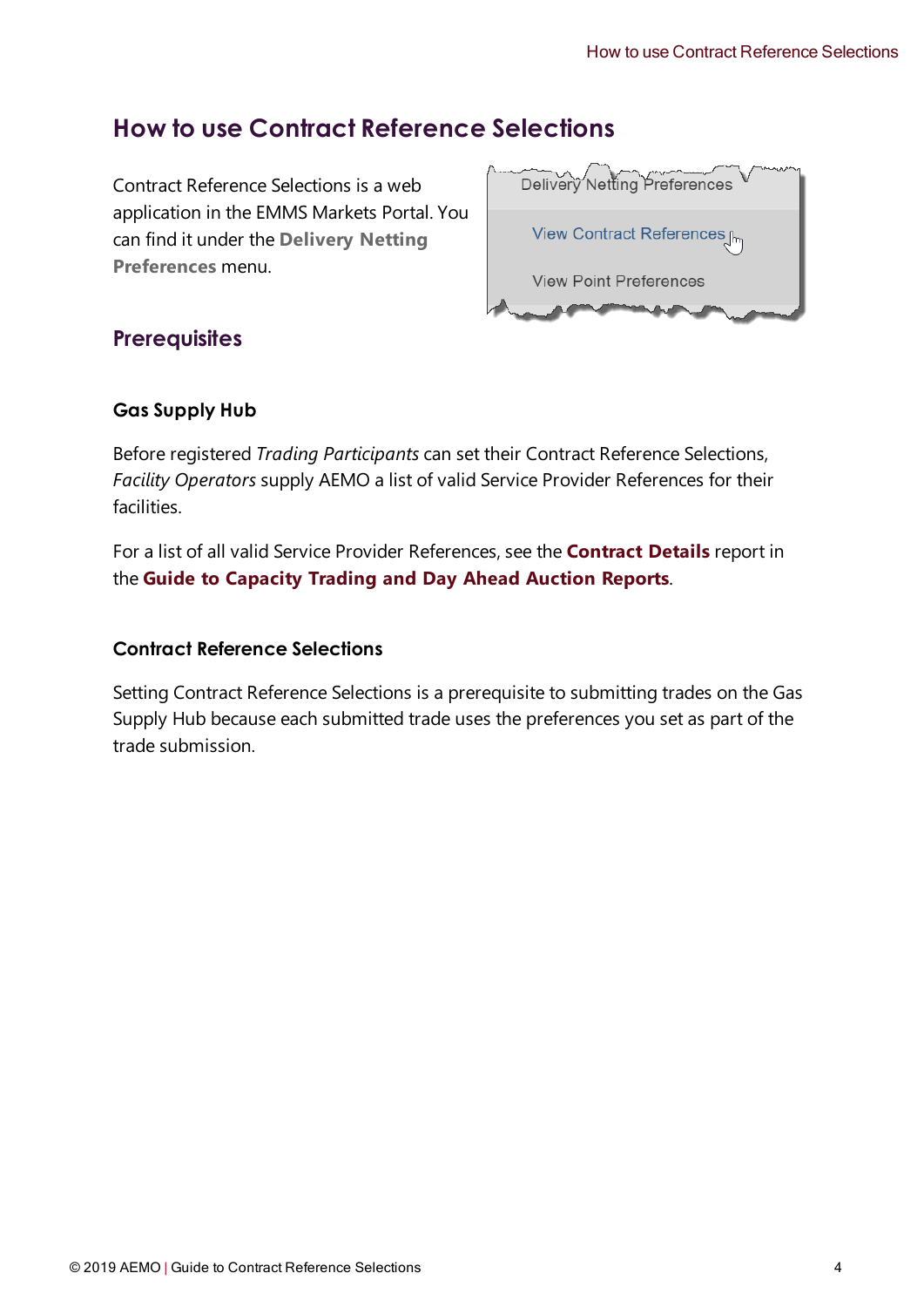## <span id="page-7-0"></span>**Process**



# <span id="page-7-1"></span>**User rights access**

To access Contract Reference Selections, Participant Users must have the appropriate user rights access. The access right determines the functionalities and transactions you can use to access the web portal, batch interfaces, FTP, and API services.

Your company's Participant Administrator (PA) provides access to Contract Reference Selections for Participant Users in the **MSATS>Administration>Maintain Entities** menu, using the following entity:

<sup>l</sup> GSH - Contract References

If you don't know who your company's PA is, contact AEMO's Support Hub.

## <span id="page-7-2"></span>**Setting a participant**

Where a Participant User has user rights assigned by more than one Participant ID, they select the Participant ID they want to represent using the **Set**

**For more details about participant administration and user rights access, see Guide to User Rights Management.**

**Participant** option, without having to log out, change IDs and log in again. For help using Set Participant, see **Setting a participant** in the Markets Portal Help.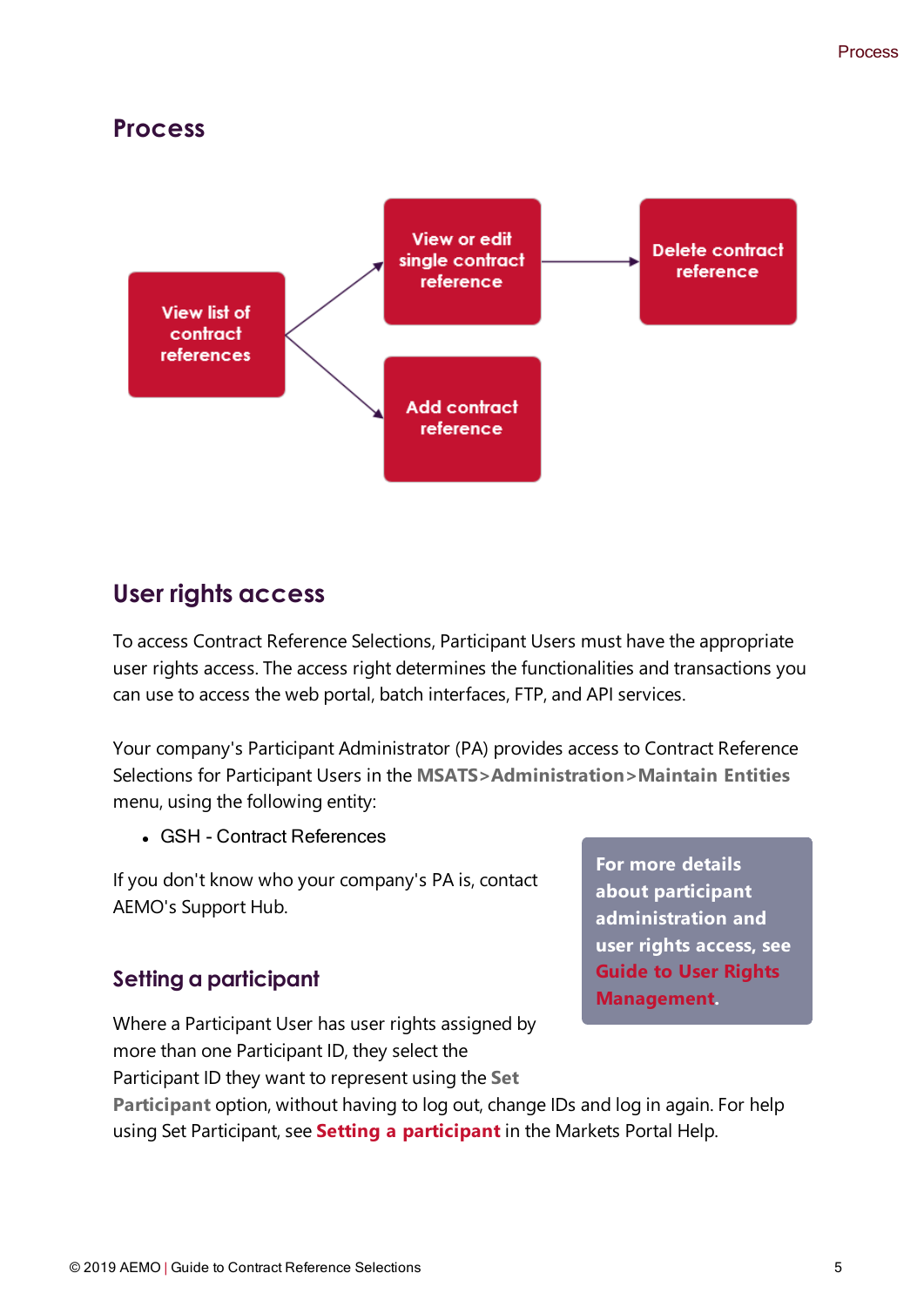The participant you are acting for displays in the web portal interface. For permission to see other participant IDs using Set Participant, see your company's PA.

When you are using the Set Participant function, you can only log into the Markets Portal once on the same computer.

# <span id="page-8-0"></span>**System requirements**

You access the Contract Reference Selections web application using a web browser. You require:

- The website address where the application is located on AEMO's network:
	- Pre-production: https://portal.preprod.nemnet.net.au
	- <sup>o</sup> Production: https://portal.prod.nemnet.net.au
	- o Markets Portal help: https://portal.preprod.nemnet.net.au/help
- Either the current or previous versions of Microsoft Internet Explorer or Google Chrome.
- Access to MarketNet. If your company is a registered participant, you probably already have access because it is set up during the registration process. For more details, see [Guide](http://www.aemo.com.au/) to [Information](http://www.aemo.com.au/) Systems.
- A monitor capable of 1024 x 768 screen resolution.

A user ID and password provided by your company's participant administrator (PA) who controls access to AEMO's web portals. For more details see Guide to User Rights [Management](http://aemo.com.au/~/media/Files/Other/energy market information systems/Guide_to_User_Rights_Management.ashx).

PAs are set up during the registration process, if you don't know who your company's PA is, contact AEMO's Support Hub [[[Undefined variable AEMO.Support Hub email]]].

**For the best experience, AEMO recommends using the current or previous version of Google Chrome.**

**Contract Reference Selections runs on both Windows and Unix-like operating systems.**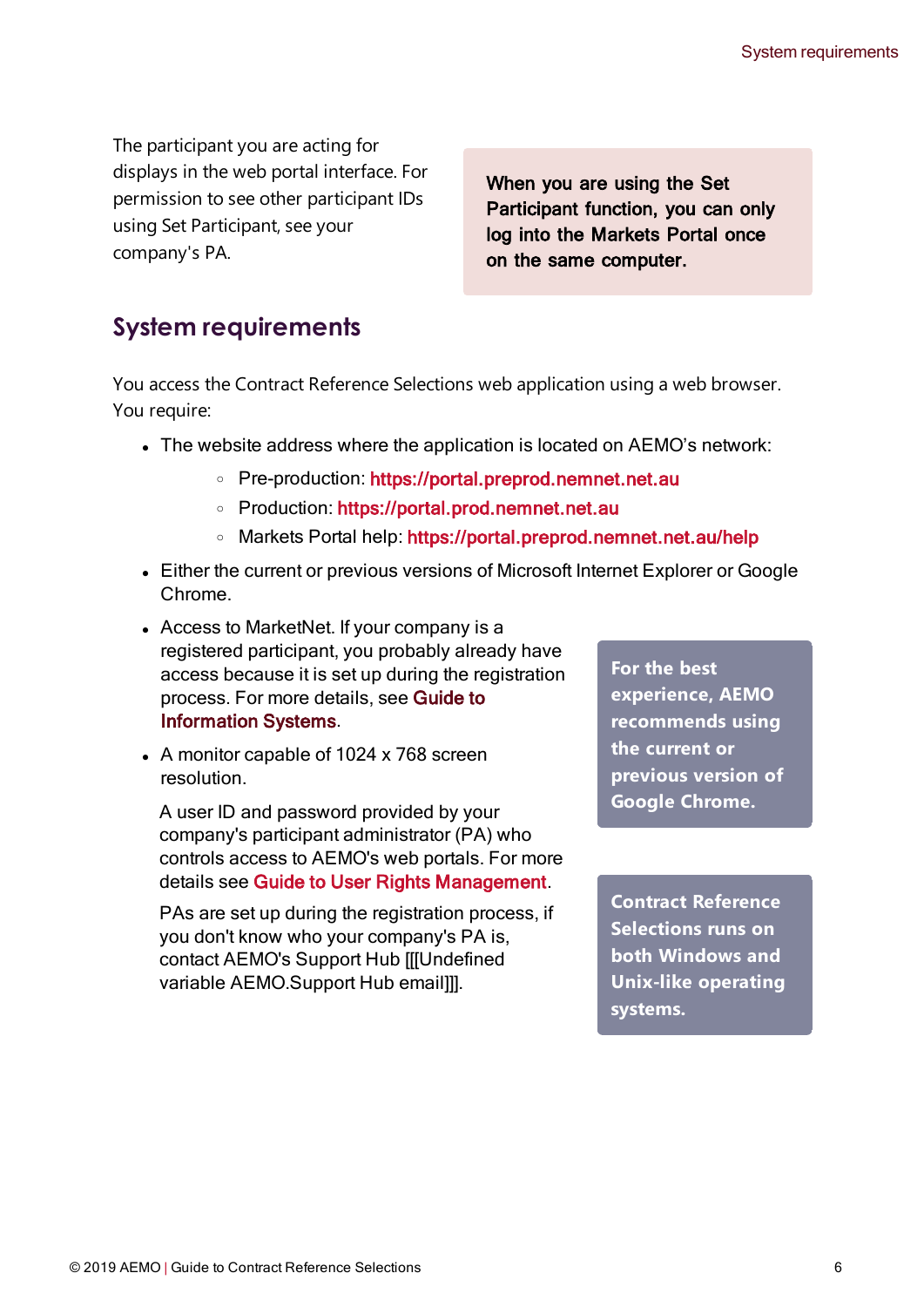# <span id="page-9-0"></span>**Environment access**

The Markets Portal gives you a clear indication of the environment you are working in by providing a different background colour for the menu:

- The pre-production environment has a green menu background
- <sup>o</sup> The production environment has a blue menu background.

| AEMO Markets Portal (pre-<br>$=$<br>production)                                                                                                                                                                                                                                                                                                                                                                                                                                                                                                     |  | Australian Energy Market Operator Limited (NEMMCO)<br><b>Participant User ∨</b><br><b>Markets Portal application</b>                                                                                                              | の |  |  |
|-----------------------------------------------------------------------------------------------------------------------------------------------------------------------------------------------------------------------------------------------------------------------------------------------------------------------------------------------------------------------------------------------------------------------------------------------------------------------------------------------------------------------------------------------------|--|-----------------------------------------------------------------------------------------------------------------------------------------------------------------------------------------------------------------------------------|---|--|--|
| MMS                                                                                                                                                                                                                                                                                                                                                                                                                                                                                                                                                 |  | Data Model Files Subscription for Australian Energy Market Operator Limited                                                                                                                                                       |   |  |  |
| Market Info                                                                                                                                                                                                                                                                                                                                                                                                                                                                                                                                         |  | NOTE:                                                                                                                                                                                                                             |   |  |  |
| Settlements                                                                                                                                                                                                                                                                                                                                                                                                                                                                                                                                         |  | The latest version of the MMS Data Model is v4.27. The previous or legacy version is v4.26<br>You should subscribe to the new version of any legacy files you are currently subscribed to. Please ensure new files are processing |   |  |  |
| successfully before unsubscribing from legacy files.<br><b>Sunday</b><br>$\frac{1}{2} \left( \frac{1}{2} \right) \left( \frac{1}{2} \right) \left( \frac{1}{2} \right) \left( \frac{1}{2} \right) \left( \frac{1}{2} \right) \left( \frac{1}{2} \right) \left( \frac{1}{2} \right) \left( \frac{1}{2} \right) \left( \frac{1}{2} \right) \left( \frac{1}{2} \right) \left( \frac{1}{2} \right) \left( \frac{1}{2} \right) \left( \frac{1}{2} \right) \left( \frac{1}{2} \right) \left( \frac{1}{2} \right) \left( \frac{1}{2} \right) \left( \frac$ |  |                                                                                                                                                                                                                                   |   |  |  |

# <span id="page-9-1"></span>**Supported web browsers**

Contract Reference Selections runs on both Windows and Unix-like operating systems. To access the Markets Portal, AEMO recommends the following web browsers:

| <b>Browser</b>                                | <b>Platform</b>  | <b>Current</b>   | More information                                                                |
|-----------------------------------------------|------------------|------------------|---------------------------------------------------------------------------------|
| Microsoft<br>Internet Explorer                | <b>Windows</b>   | <b>IF11</b>      | https://www.whatismybrowser.com/guides/the-<br>latest-version/internet-explorer |
| Microsoft Edge<br>(Microsoft)<br>recommended) | Windows<br>10    | Edge             | https://www.microsoft.com/en-<br>au/windows/microsoft-edge                      |
| Google Chrome                                 | All<br>platforms | 71 (Nov<br>2018) | https://www.whatismybrowser.com/guides/the-<br>latest-version/chrome            |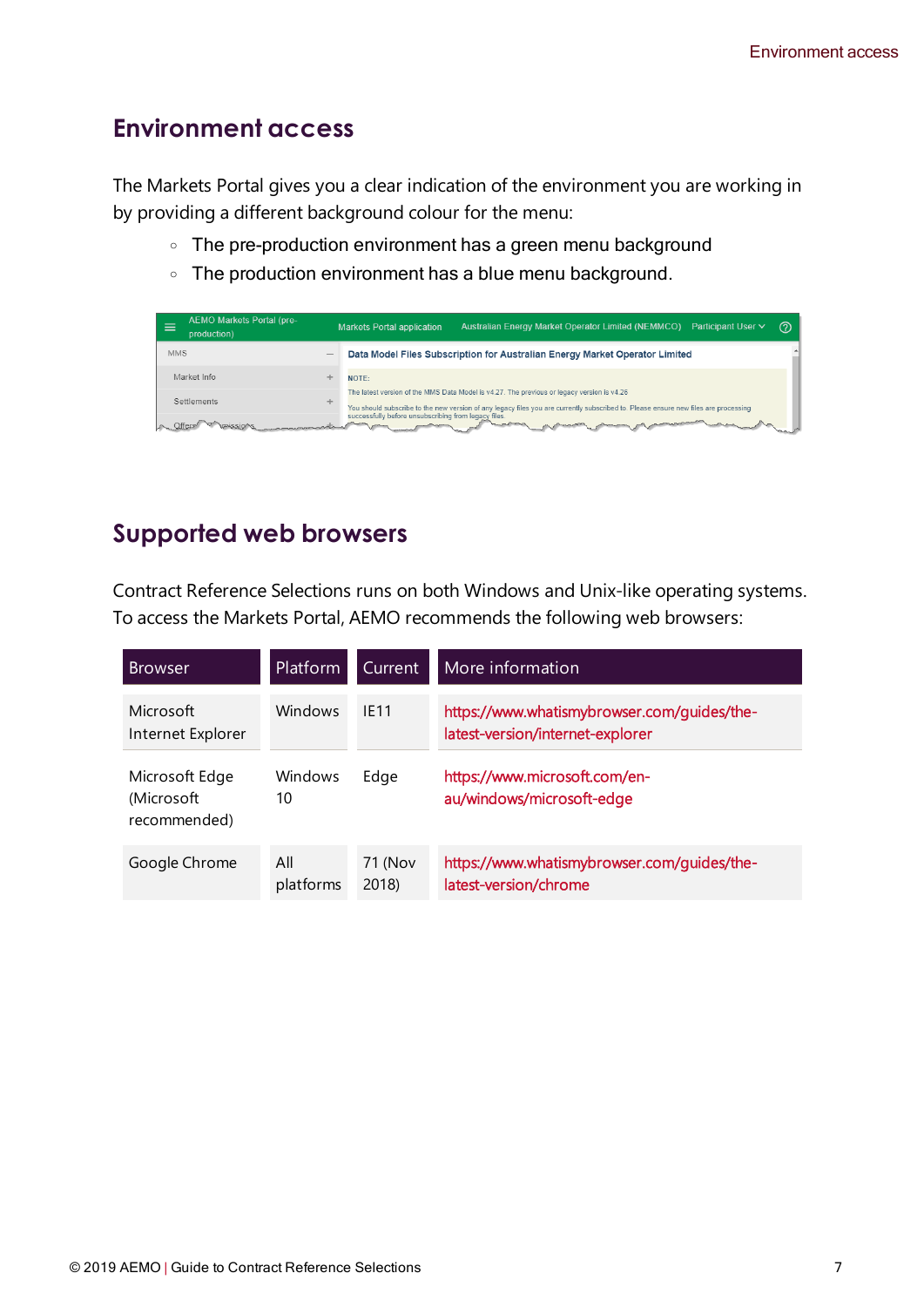# <span id="page-10-0"></span>**Chapter 3 Access Contract Reference Selections**

This chapter explains how to access Contract Reference Selections.

- 1. Using your web browser, access the Web Portal, either:
	- <sup>o</sup> Pre-production: [https://portal.preprod.marketnet.net.au](https://portal.prod.nemnet.net.au/)
	- <sup>o</sup> Production: [https://portal.prod.marketnet.net.au](https://portal.prod.nemnet.net.au/)

The Web Portal gives you a clear indication of the environment you are working in by providing a different border colour around the home page. The production environment has a grey border and the pre-production environment has a green border.

- 2. Sign in using the user ID and password provided by your company's PA.
- 3. Under Gas Supply Hub, select Delivery Netting Preferences, and then View Contract References.
- 4. The current Contract Reference Selections list displays. For help with the fields, see View or Edit [Contract](#page-18-0) Reference [Selections](#page-18-0) on page 16.

If you have not created any Contract Reference Selections, your list is empty.

| <b>MMS</b>                    |   |
|-------------------------------|---|
| Gas Supply Hub                |   |
| Prudential Dashboard          | ╇ |
| Delivered Quantity            | ╇ |
| Reallocations                 | ╇ |
| Publishing Direct             | ┿ |
| Delivery Netting Preferences  |   |
| View Contract References      |   |
| <b>View Point Preferences</b> |   |
| Capacity Auction              |   |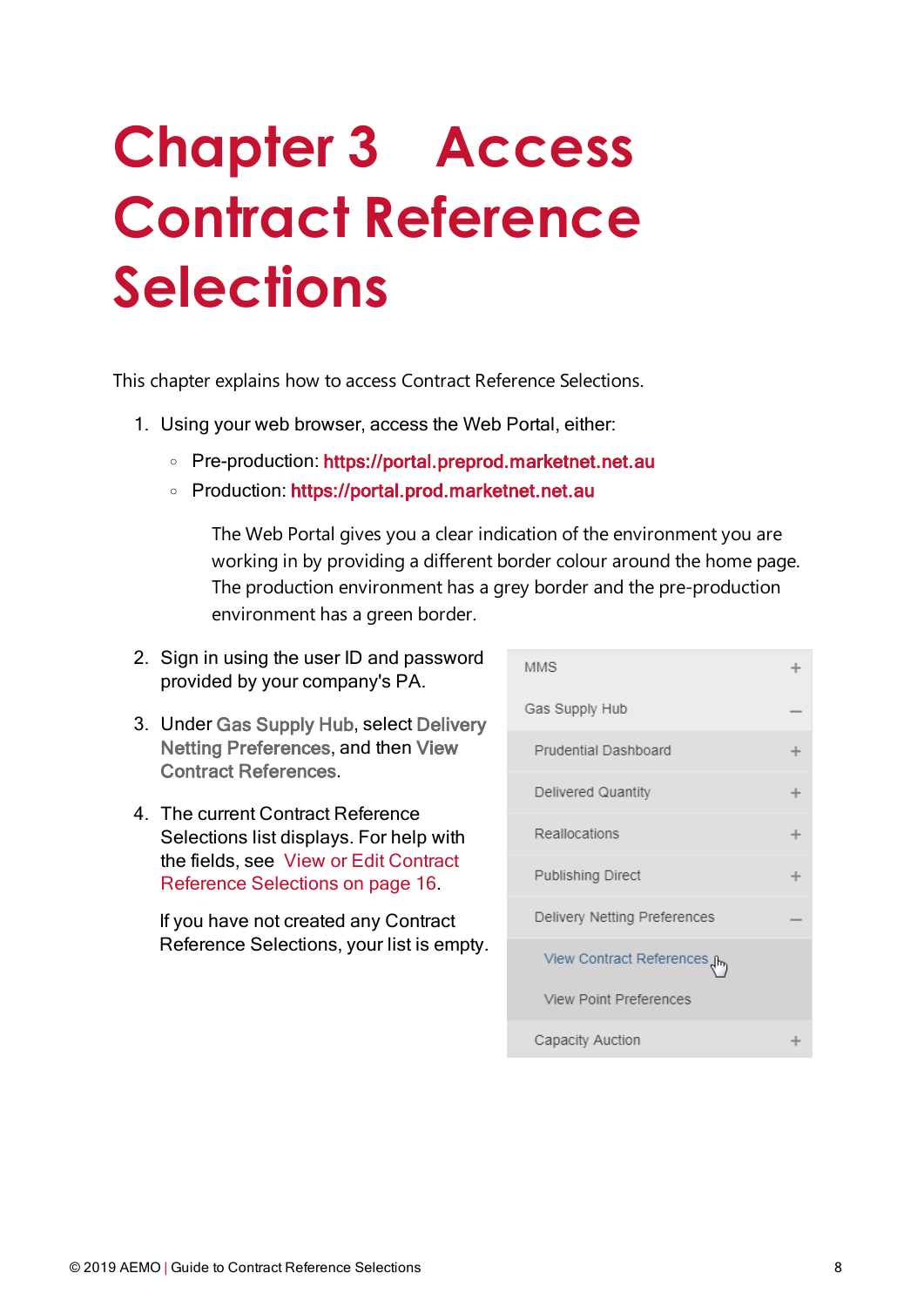#### <span id="page-11-0"></span>Figure 1 Current Contract References list

# **Contract References**

#### Participant:

| Energy Retail Ltd |  |
|-------------------|--|
|-------------------|--|

| <b>From Date:</b> |            |  | To Date:   |  |  |
|-------------------|------------|--|------------|--|--|
|                   | 19/11/2018 |  | 19/11/2019 |  |  |

#### **Current References**

| Product         |            | <b>Start Date</b> | <b>End Date</b> |
|-----------------|------------|-------------------|-----------------|
| GAS-EPG-LON-DZS | 19/11/2018 | 20/11/2018        | View/Edit       |
| GAS-EPG-LON-DZS | 21/11/2018 | 10/11/2019        | View/Edit       |
| GAS-EPG-LON-DZS | 11/11/2019 | 19/11/2019        | View/Edit       |
| GAS-RBP-DAR-WAL | 19/11/2018 | 28/11/2018        | View/Edit       |

New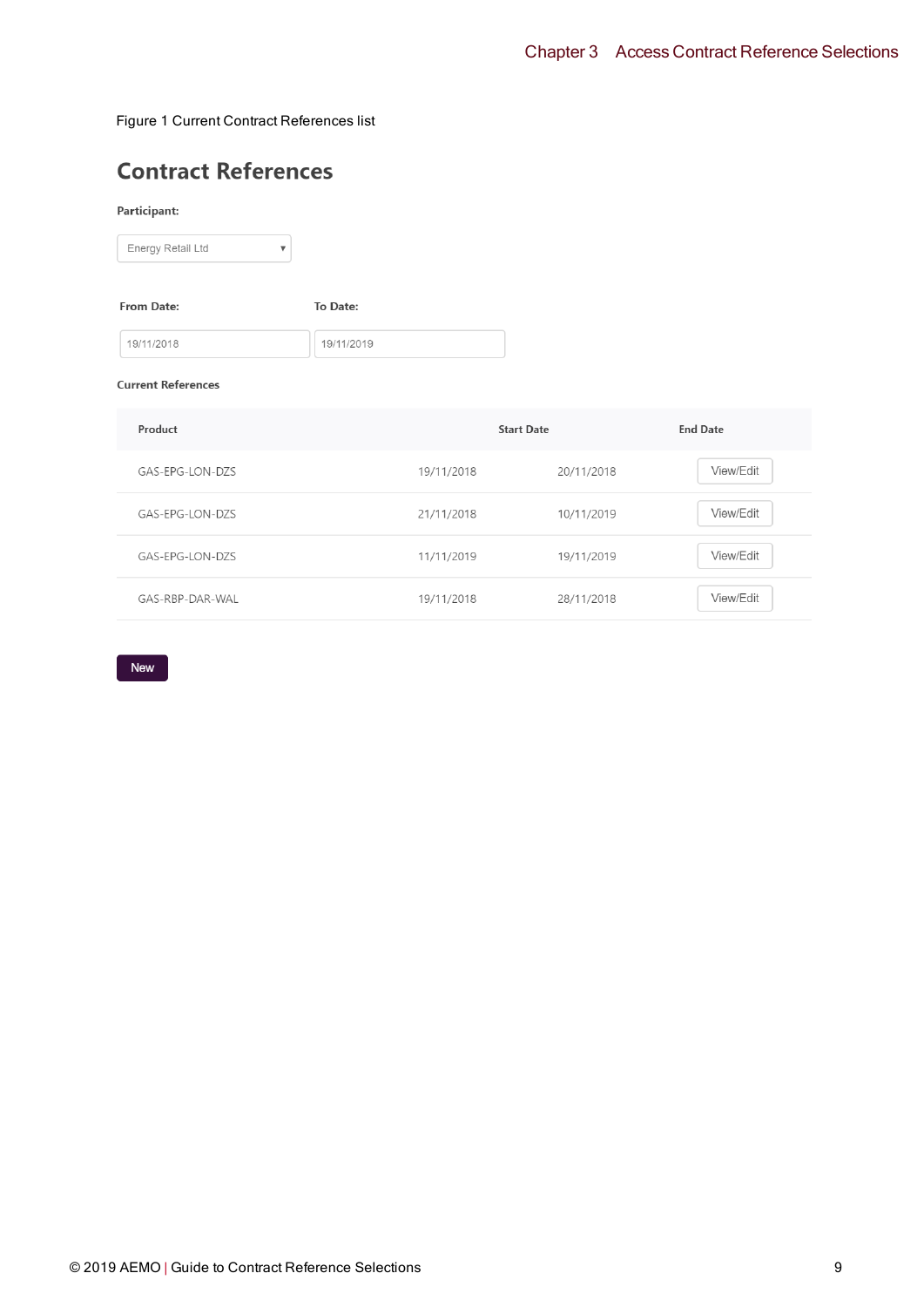# <span id="page-12-0"></span>**Chapter 4 Create New Contract Reference Selections**

This chapter explains how to create new Contract Reference Selections.

To create a new Contract Reference:

- 1. Access Contract Reference Selections, for help, see Access [Contract](#page-10-0) Reference [Selections](#page-10-0) on page 8.
- 2. Click New. For help with items 1 to 4, see Access Contract [Reference](#page-10-0) [Selections](#page-10-0) on page 8.

| <b>Contract References</b>                     |                   |                 |        |
|------------------------------------------------|-------------------|-----------------|--------|
| Participant:                                   |                   |                 |        |
| Energy Retail Ltd<br>$\boldsymbol{\mathrm{v}}$ |                   |                 |        |
| From Date:                                     | To Date:          |                 |        |
| 15/11/2018                                     | 15/11/2019        |                 |        |
| <b>Current References</b>                      |                   |                 |        |
| Product                                        | <b>Start Date</b> | <b>End Date</b> | Action |
| <b>New</b>                                     |                   |                 |        |

- 3. Select the Product you want to set a contract reference for.
- 4. Select the Start and End Dates. If no Contract Reference Selections exist for the selected Product for the specified date range, a message alerts you and you cannot continue.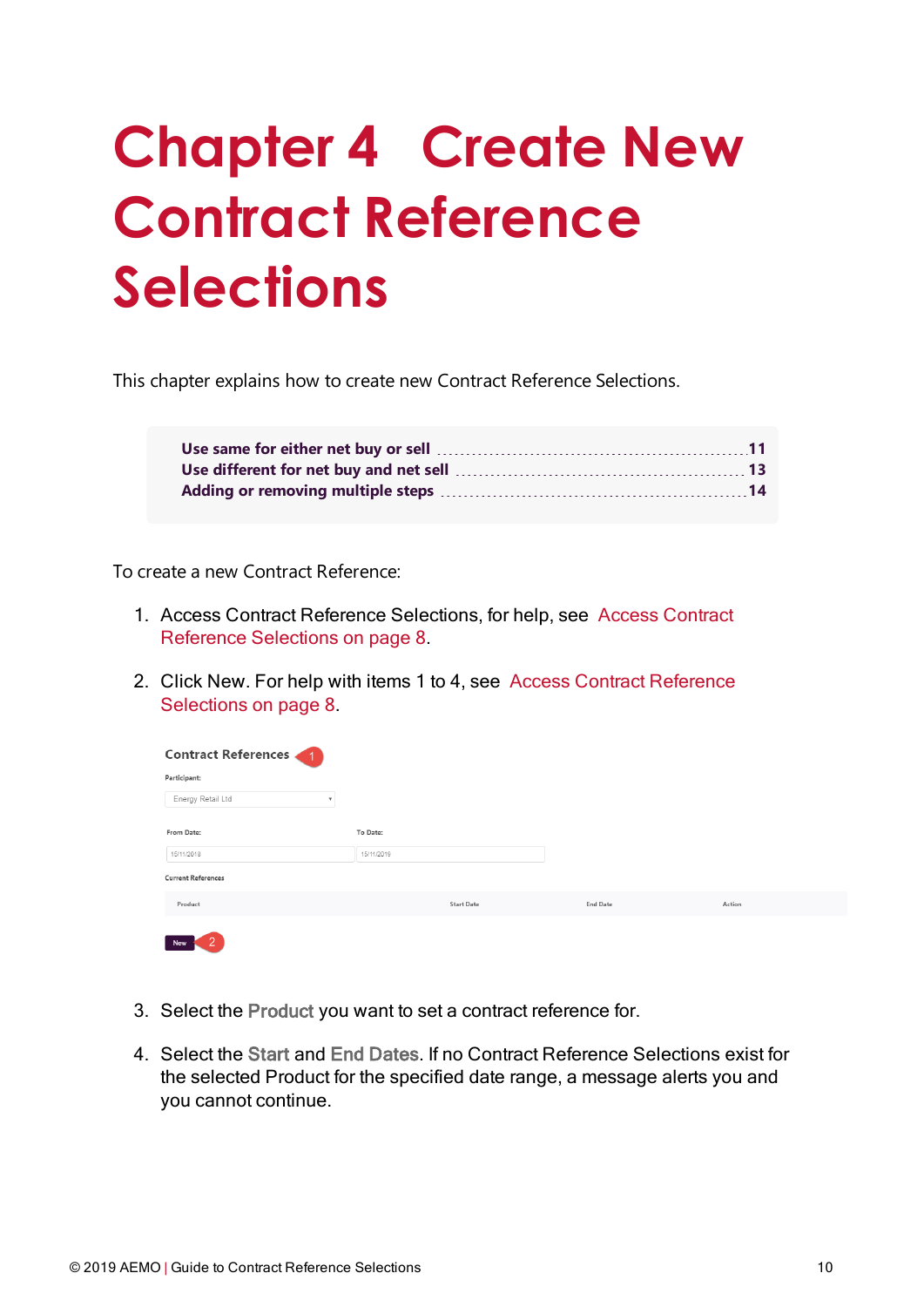# **Contract References**

| Participant:                        |                                             |
|-------------------------------------|---------------------------------------------|
| Origin Energy Retail Ltd<br>▼       |                                             |
| Product:                            |                                             |
| CAP-AGP                             | 3                                           |
| <b>Start Date:</b>                  | <b>End Date:</b>                            |
| 21/11/2018                          | 30/11/2019                                  |
| Use same for either net buy or sell | 5<br>Use different for net buy and net sell |

- 5. Select one of these options and follow the instructions:
	- a. Use same for either net buy or sell [below](#page-13-0) is the default selection. Select this option so the same Contract Reference Selections are used for both buy and sell.
	- b. Use different for net buy and net sell on [page 13](#page-15-0) select this option to set up Contract Reference Selections for either buy, or sell, or both.

# <span id="page-13-0"></span>**Use same for either net buy or sell**

Selecting this option means:

If the Trading Participants' net position in that product at the time of netting is a buy position, the contract selected for buy is applied.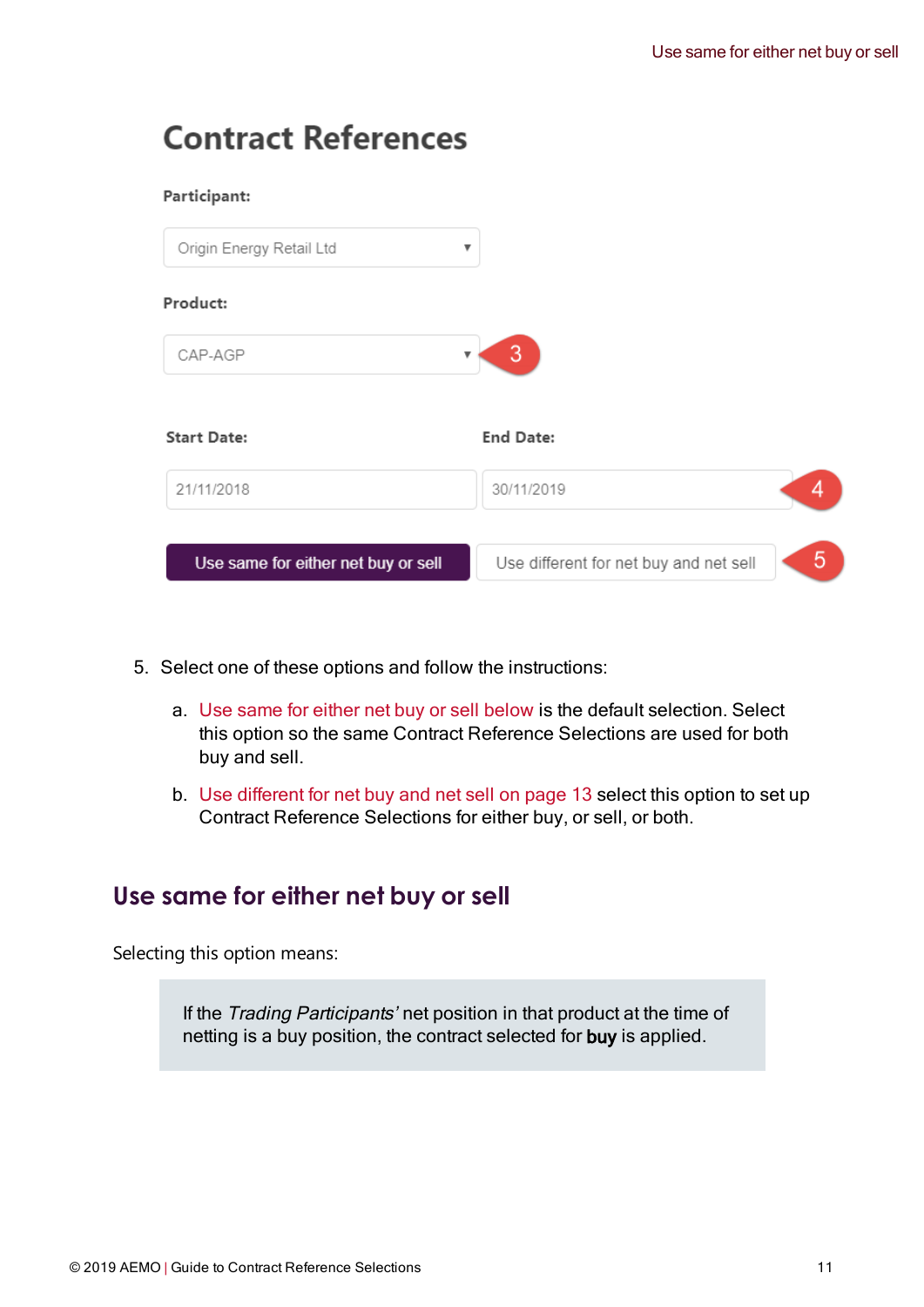For help, see [Figure](#page-15-1) 2.

- 6. Click Use same for either net buy or sell.
- 7. Under Both References, for each Contract Reference Selections step:
	- a. Select the Service Reference. This is the reference number for the service with the facility operator. If there are several Service References you can use multiple steps. For help, see Adding or [removing](#page-16-0) multiple steps on [page 14.](#page-16-0)

If the selected Product spans multiple facilities you must select at least one for each facility.

**Contract Reference Selections can have several steps if there are different STTM CRN and DWGM References for the contract. For help see Adding or [removing](#page-16-0) [multiple](#page-16-0) steps on [page 14.](#page-16-0)**

For a list of all valid Service Provider References, see the Contract Details report in the Guide to Capacity Trading and Day Ahead Auction Reports.

- <span id="page-14-1"></span>b. Select the STTM CRN. Only required for integrated STTM products. If there are entries in the list you must select one.
- <span id="page-14-0"></span>c. Select the DWGM Reference. Only required if a participant is trading capacity for use at a DWGM accredited point. If there are entries in the list you must select one.
- <span id="page-14-2"></span>d. Except for the last step, enter the Volume in Gigajoules (GJ). The volume must be in the range of 500 to 1000000.
- e. If required, add more steps and follow steps a to d. For help, see [Adding](#page-16-0) or [removing](#page-16-0) multiple steps on page 14.
- 7. Click Submit. Alternatively:
	- a. To make your entries again, click Reset Interface.
	- b. To exit the new submission, click Cancel.
- 8. A confirmation report called Contract References is available in GSH Publishing Direct or over Data Interchange. For help see Guide to GSH Publishing Direct and Guide to Data Interchange.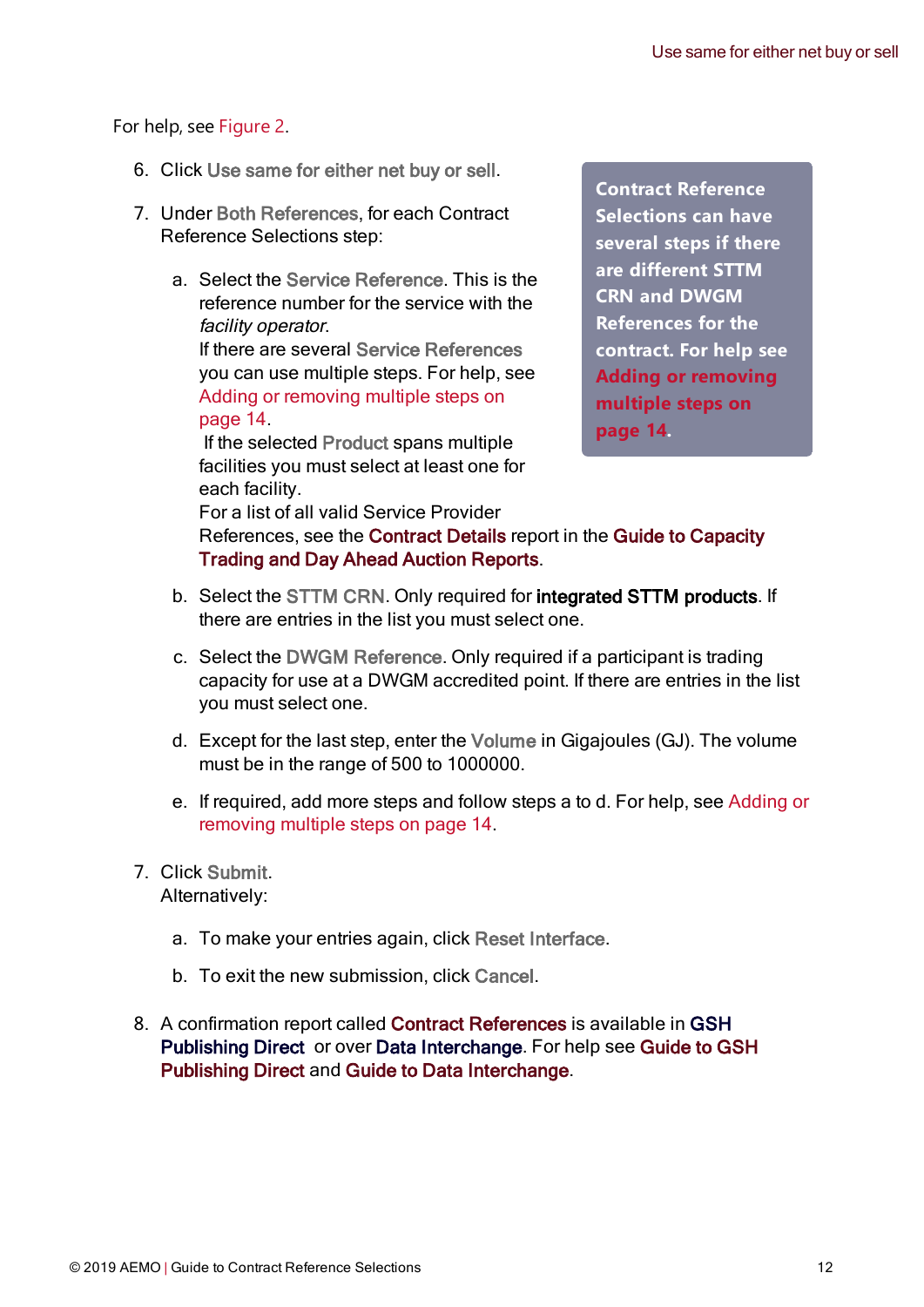<span id="page-15-1"></span>Figure 2 Use same for either net buy or sell

| -6 |                | Use same for either net buy or sell        | Use different for net buy and net sell |                   |            |
|----|----------------|--------------------------------------------|----------------------------------------|-------------------|------------|
|    |                | <b>Both References</b>                     |                                        |                   |            |
|    |                | Service Reference                          | <b>STTM CRN</b>                        | DWGM Reference    | Volume     |
|    | $\mathbf{1}$   | SATHEESTHTEST1-Forward Haul<br>a<br>- NSW1 | Not Required<br>b                      | A-30000001PC<br>с | 50000<br>d |
|    | $\overline{2}$ |                                            |                                        | v                 |            |
|    | 8              | Submit<br><b>Reset Interface</b>           | Cancel                                 |                   |            |

# <span id="page-15-0"></span>**Use different for net buy and net sell**

For help, see [Figure](#page-16-1) 3

- <span id="page-15-2"></span>6. Click Use different for net buy and net sell.
- 7. Under Buy References and Sell References, for each step, enter the Service Reference, STTM CRN, DWGM Reference, Volume as in Use same for [either](#page-13-0) net buy or sell on [page 11.](#page-13-0) For help with steps, see Adding or [removing](#page-16-0) multiple steps on the next page.
- 8. Click Submit. Alternatively:
	- a. To make your entries again, click Reset Interface.
	- b. To exit the new submission, click Cancel.
- 9. A confirmation report called Contract References is available in GSH Publishing Direct or over Data Interchange. For help see Guide to GSH Publishing Direct and Guide to Data Interchange.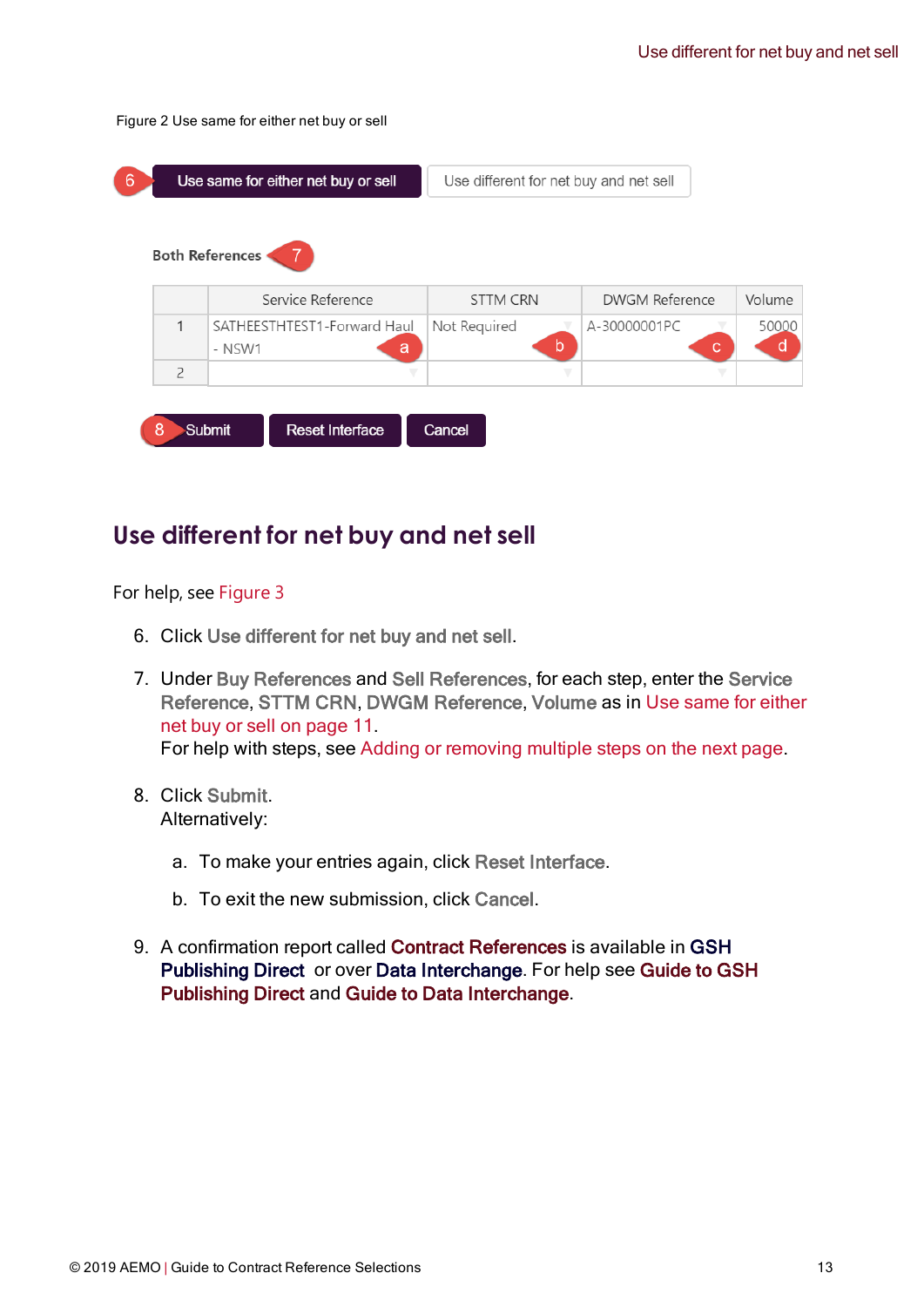<span id="page-16-1"></span>Figure 3 Use different for net buy and net sell

|   | Use same for either net buy or $6$ | Use different for net buy and net sell |                |        |                 |                                                       |              |                |        |
|---|------------------------------------|----------------------------------------|----------------|--------|-----------------|-------------------------------------------------------|--------------|----------------|--------|
|   | <b>Buy References</b>              |                                        |                |        | Sell References |                                                       |              |                |        |
|   | Service Reference                  | STTM CRN                               | DWGM Reference | Volume |                 | Service Reference                                     | STTM CRN     | DWGM Reference | Volume |
|   | SATHEESTHTEST6-Compressor          | Not Required                           | Not Required   | 50000  | $\sim$          | SATHEESTHTEST6-Compressor<br>$\overline{\phantom{a}}$ | Not Required | Not Required   | 20000  |
| 8 | <b>Reset Interface</b><br>Submit   | Cancel                                 |                |        |                 |                                                       |              |                |        |

# <span id="page-16-0"></span>**Adding or removing multiple steps**

The reason for multiple steps is to have different volumes in different contracts, for example:

> If you enter a volume of 1,000 GJ in the first row and nothing in the second row, the first 1,000 GJ is used for the first contract reference and the second row uses the balance.

<span id="page-16-2"></span>To add a step:

<span id="page-16-3"></span>• Right click the table and select Insert row above or below (as appropriate). For help, see [Figure](#page-17-0) 4

<span id="page-16-4"></span>To remove a step:

<span id="page-16-5"></span>• Right click the row and select Remove row.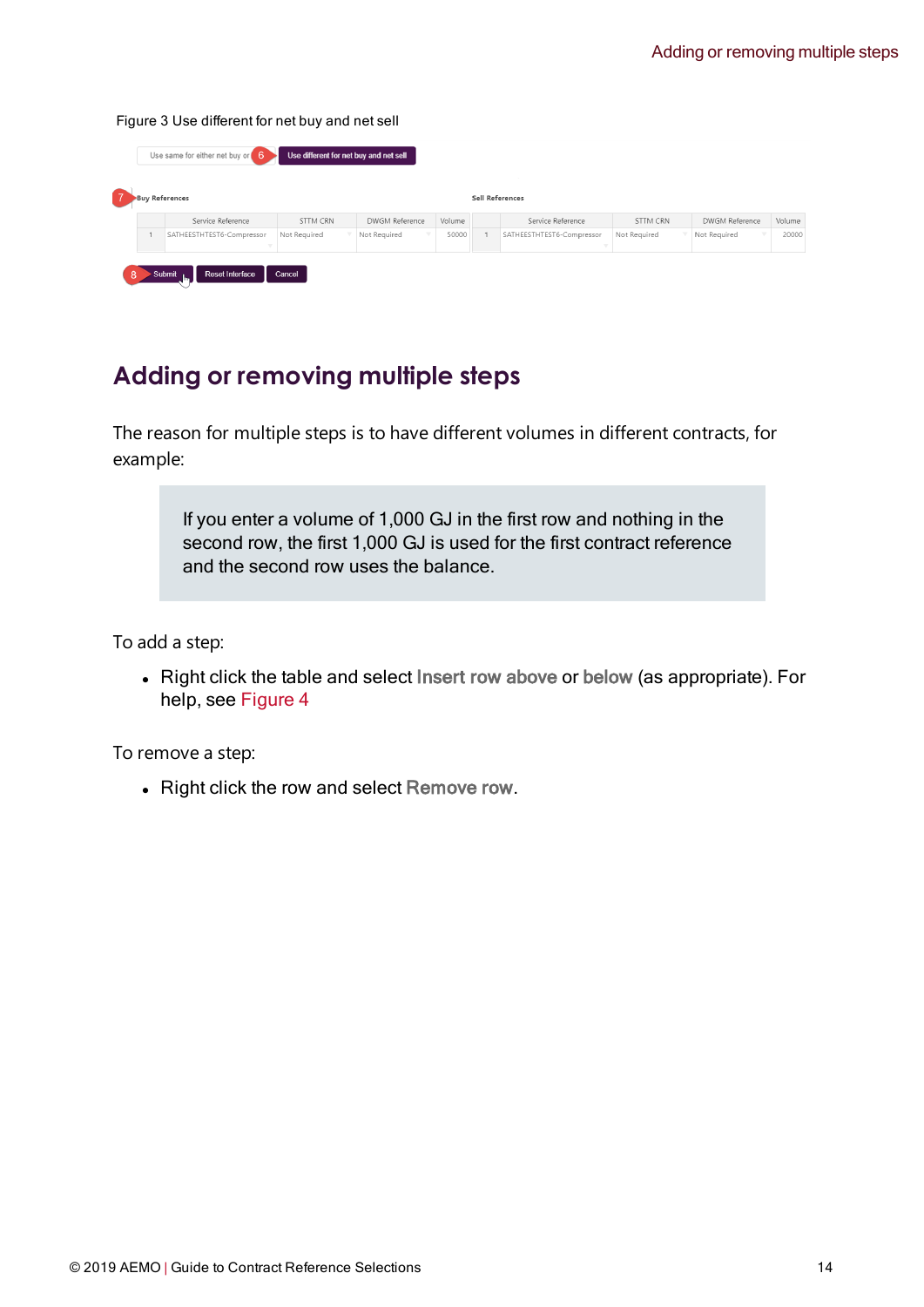#### <span id="page-17-0"></span>Figure 4 Insert or remove row

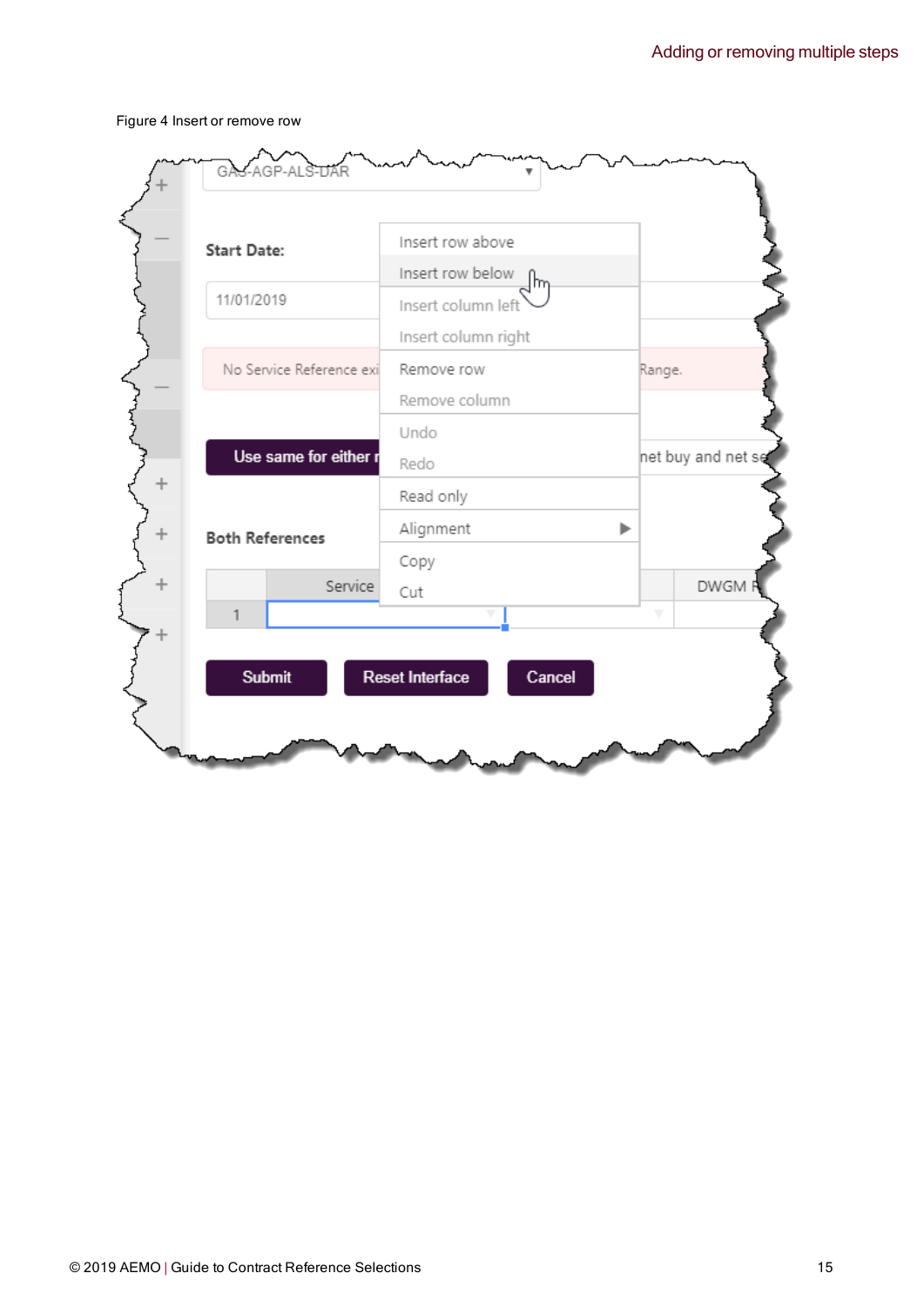# <span id="page-18-0"></span>**Chapter 5 View or Edit Contract Reference Selections**

This chapter explains how to view or edit Contract Reference Selections you have already set up.

# <span id="page-18-1"></span>**View list of Contract Reference Selections**

To view the list of required Contract Reference Selections:

- 1. Access Contract Reference Selections, for help, see Access [Contract](#page-10-0) Reference [Selections](#page-10-0) on page 8.
- 2. In the Contract Reference Selections interface, select the From Date. It is any time from the implementation of the netting process (1 March 2019 in production) to the current date.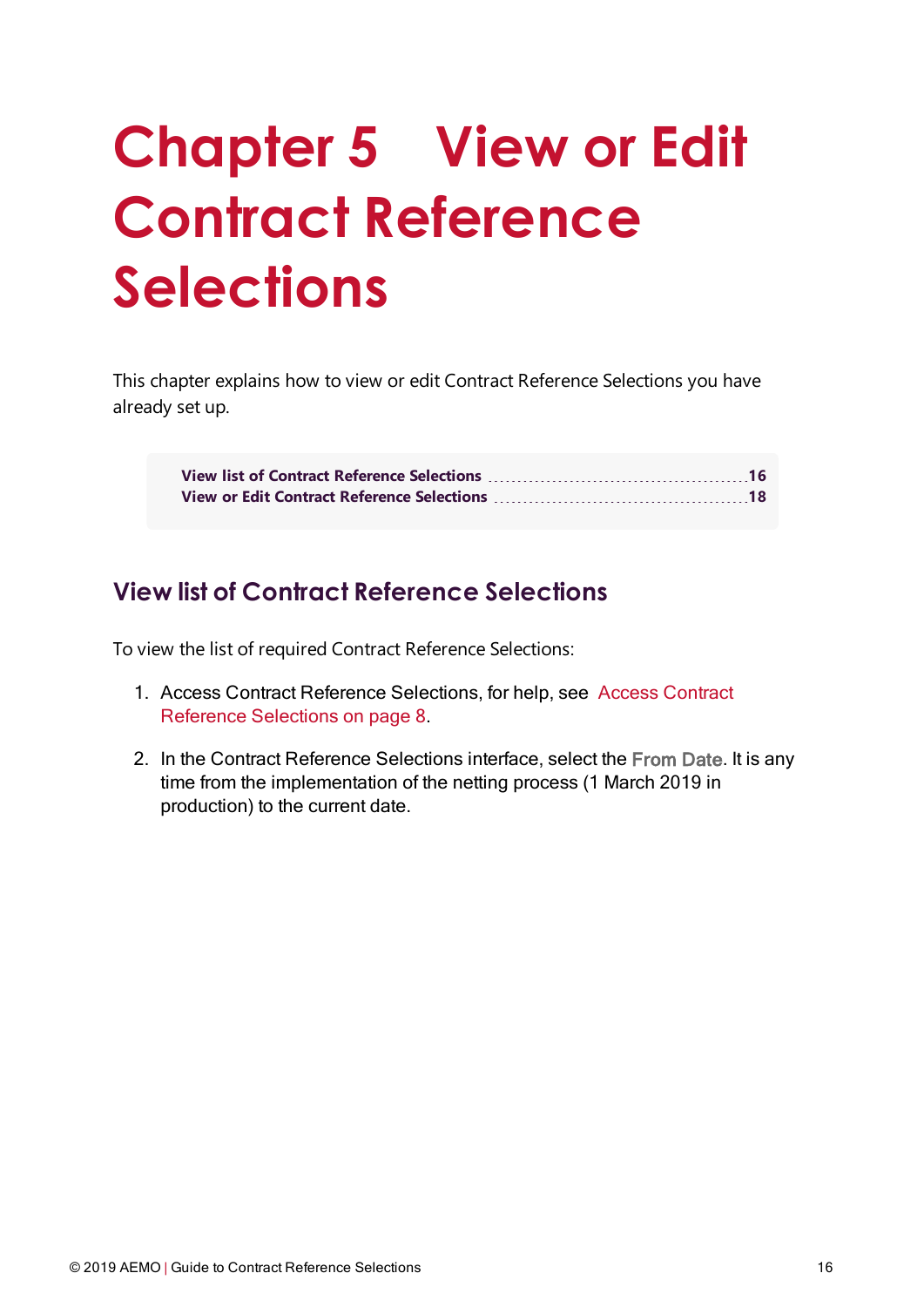**Contract References** 

 $\overline{\mathbf{v}}$ 

لهام

Thu

 $\mathbf{1}$ 

8

 $15$  $\frac{1}{2}$ 

November 2018

Wed

31

 $\overline{7}$ 

 $1\Delta$ 

To Date:

Fri

 $\overline{2}$ 

9

16/11/2018

 $\left\langle \right\rangle$ 

Sat

 $\overline{3}$ 

10

 $17$ 

Sta

 $16$ 

Participant:

From Date:

16/11/2018

 $\,$   $\,$ 

Sun

28

 $\overline{A}$ 

 $11$ 

Origin Energy Retail Ltd

Mon Tue

30

6

 $12$ 

29

5

 $12$ 

- 2. Select the To Date. It is also any time from the implementation of the netting process production) to the current date. It cannot be less than the From Date.
- 3. After you select the To Date, the list changes to display the Contract Reference Selections for the specified date range.

To view or edit Contract Reference Selections, see View or Edit [Contract](#page-20-0) Reference [Selections](#page-20-0) on the next [page.](#page-20-0)

| Energy Retail Ltd            | ▼          |                        |                                    |                             |
|------------------------------|------------|------------------------|------------------------------------|-----------------------------|
| From Date:                   | To Date:   |                        |                                    |                             |
| 2 <sup>1</sup><br>14/11/2018 | 14/11/2019 | 3 <sup>7</sup>         |                                    |                             |
| <b>Current References</b>    |            |                        |                                    |                             |
| Product<br>4 <sup>1</sup>    |            | 5<br><b>Start Date</b> | $6\phantom{1}6$<br><b>End Date</b> | Action                      |
| GAS-EPG-LON-DZS              |            | 14/11/2018             | 10/11/2019                         | 7 <sup>1</sup><br>View/Edit |
| GAS-EPG-LON-DZS              |            | 11/11/2019             | 14/11/2019                         | View/Edit                   |
| GAS-WCFA                     |            | 14/11/2018             | 08/11/2019                         | View/Edit                   |
| GAS-WCFA                     |            | 09/11/2019             | 10/11/2019                         | View/Edit                   |

## **Contract References**

## **Explanation**

- 1. Displays the Participant ID belonging to the current Contract Reference Selections.
- 2. The From Date is the current date minus one day.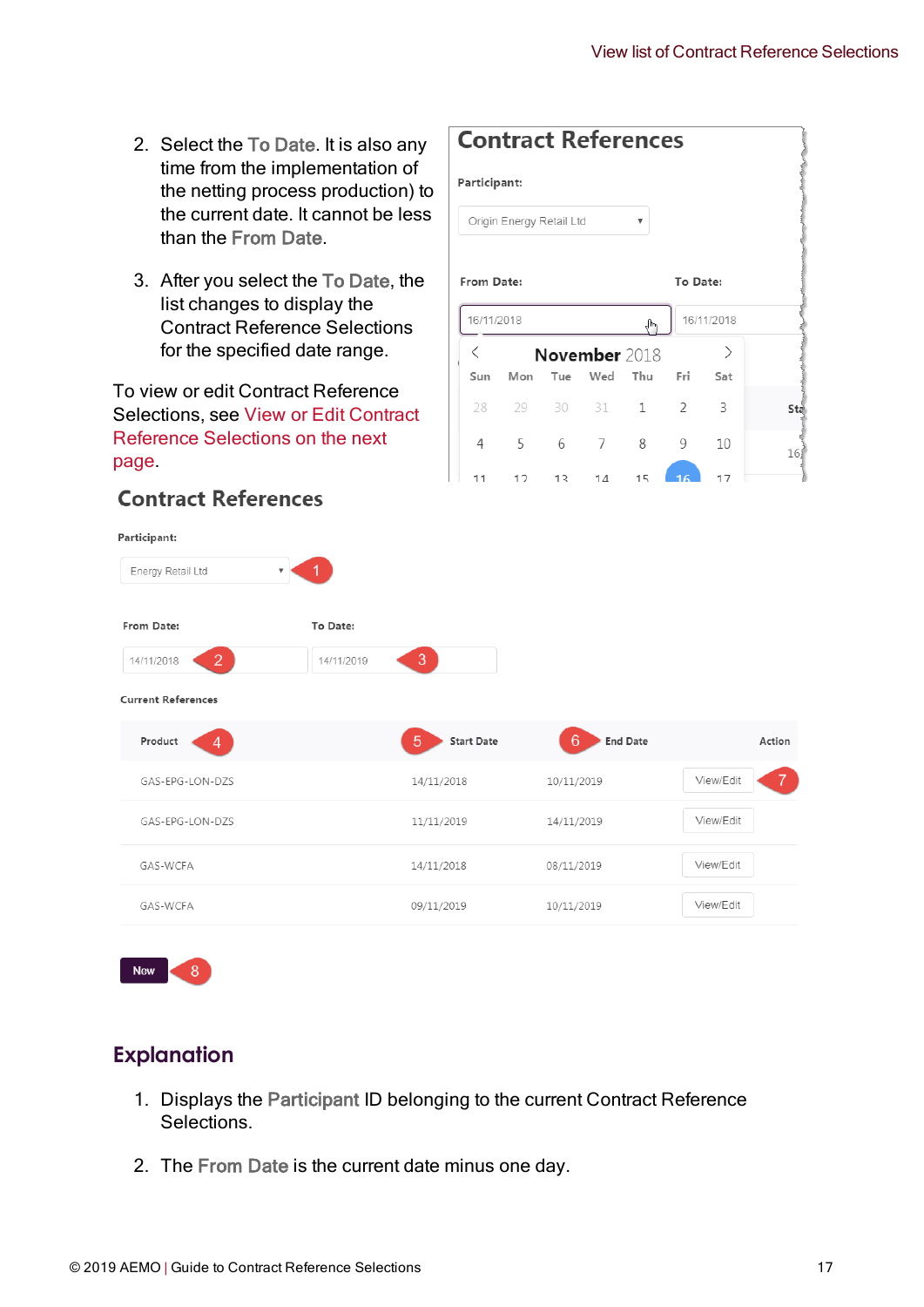- 3. The default To Date is the current date, plus one year, minus one day.
- 4. The Product column displays the effective Contract Reference Selections for the From and To Dates.
- 5. The Start Date of the Contract Reference Selections.
- 6. The End Date of the Contract Reference Selections.
- 7. Click View/Edit to see the Contract Reference details or to edit the Contract Reference. For help, see [Figure](#page-11-0) 1.
- 8. Select New to add new Contract Reference Selections, see [Create](#page-12-0) New Contract Reference [Selections](#page-12-0) on page 10.

# <span id="page-20-0"></span>**View or Edit Contract Reference Selections**

- 1. Follow the steps for View list of Contract Reference [Selections](#page-18-1) on page 16
- 2. Find the Contract Reference you want to view or edit and in the Action column, click View/Edit.
- 3. Follow the steps for Create New Contract Reference [Selections](#page-12-0) on page 10.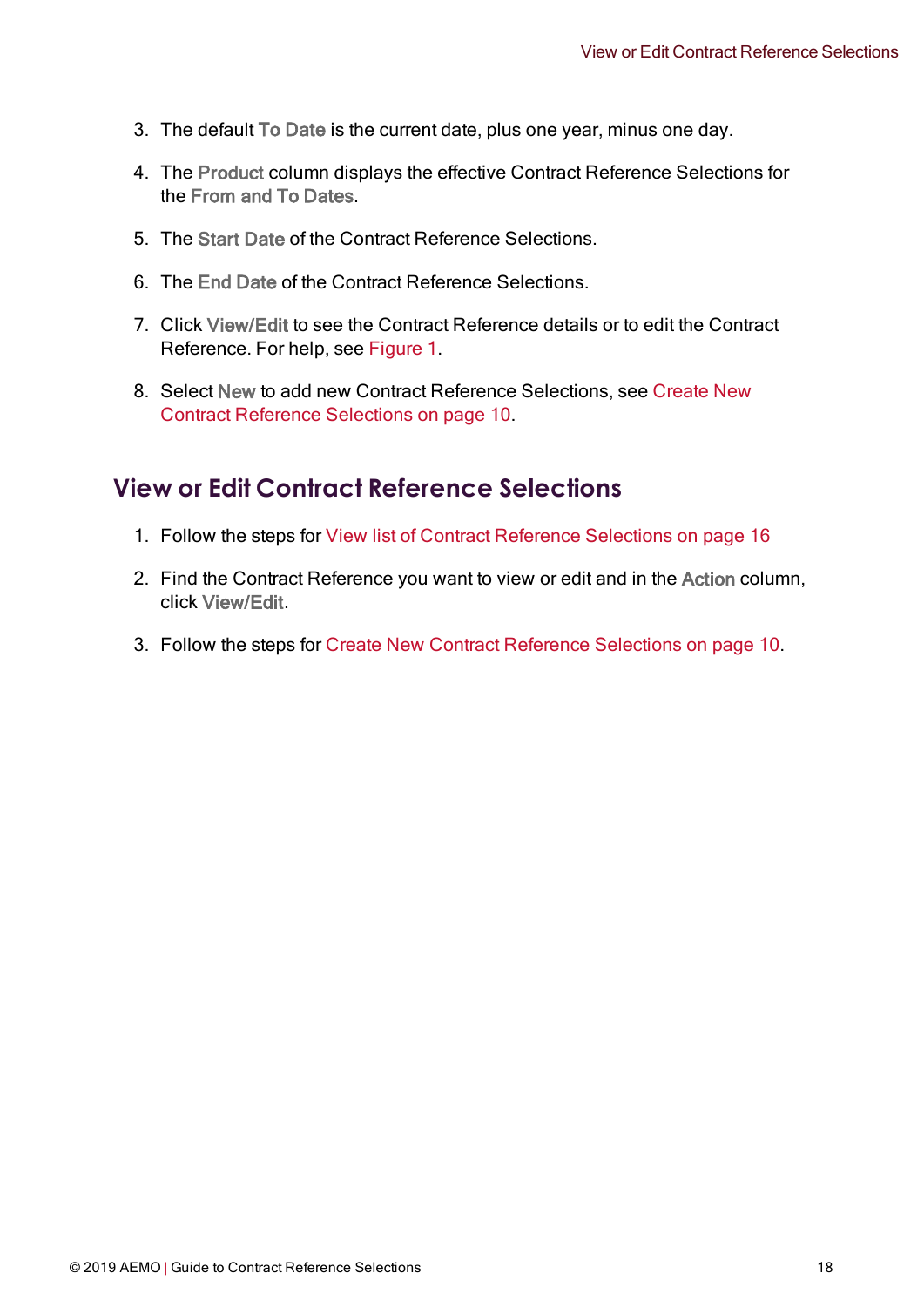# <span id="page-21-0"></span>**Chapter 6 Delete Contract Reference Selections**

<span id="page-21-1"></span>This chapter explains how to delete Contract Reference Selections.

To delete Contract Reference Selections you need to override an existing contract:

- 1. Create a new [contract](#page-12-0) for the exact same date range as the one you want to delete.
- 2. Your original contract is overridden and replaced with this new contract.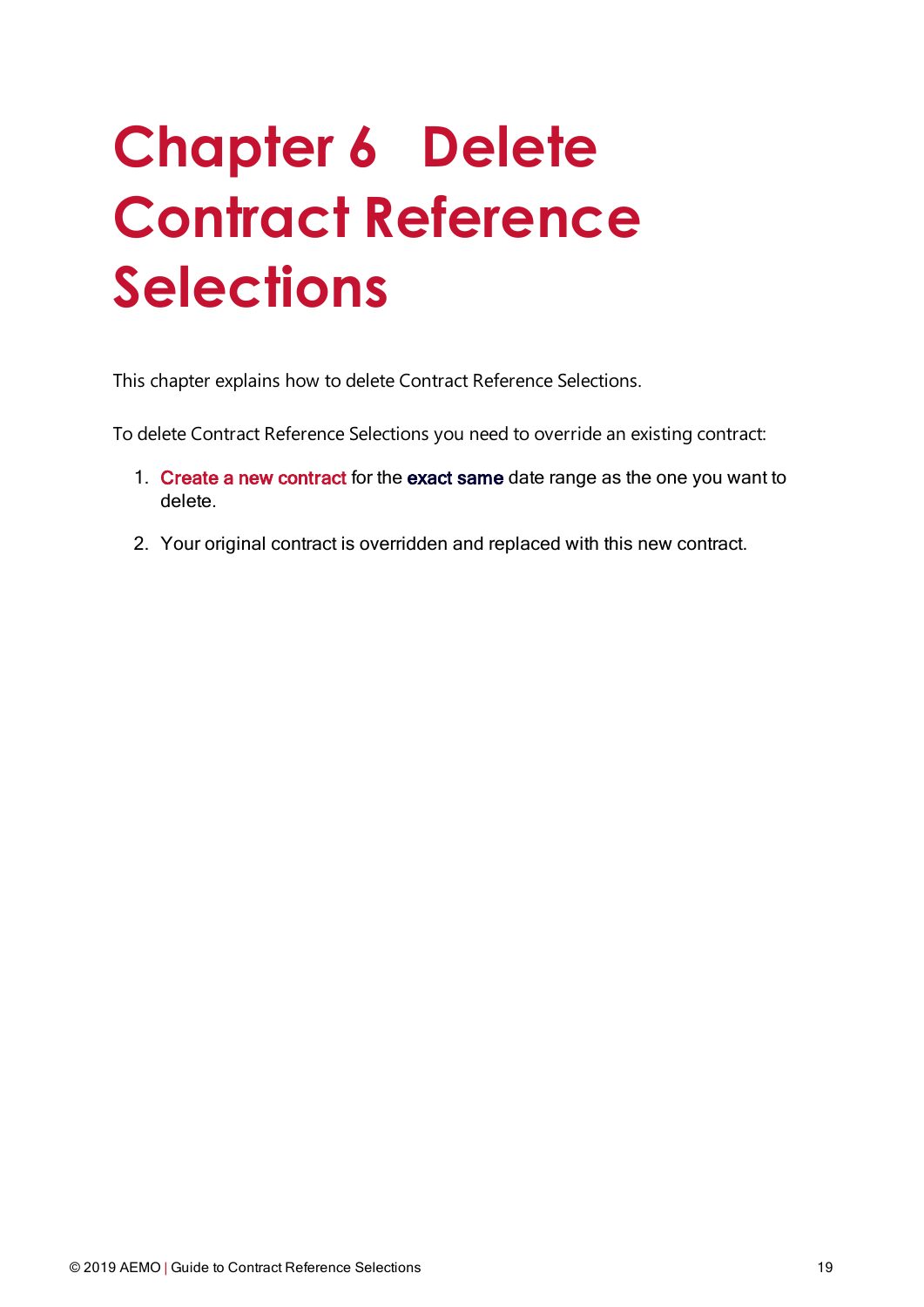# <span id="page-22-0"></span>**Needing Help**

# <span id="page-22-1"></span>**AEMO's Support Hub**

IT assistance is requested through one of the following methods:

• Phone: 1300 AEMO 00 (1300 236 600)

For non-urgent issues, normal coverage is 8:00 AM to 6:00 PM on weekdays, Australian Eastern Standard Time (AEST).

• The Contact Us form on AEMO's website.

**Information to provide**

Please provide the following information when requesting assistance from AEMO:

- Your name
- Organisation name
- Participant ID
- System or application name
- Environment: production or pre-production
- Problem description
- Screenshots

For AEMO software-related issues please also provide:

- Version of software
- Properties or log files
- PDR Monitor support dump and Data Interchange (DI) instance name (if DI problem)

**participants call AEMO's Support Hub for all urgent issues, whether or not you have logged a call using the contact us form.**

**AEMO recommends**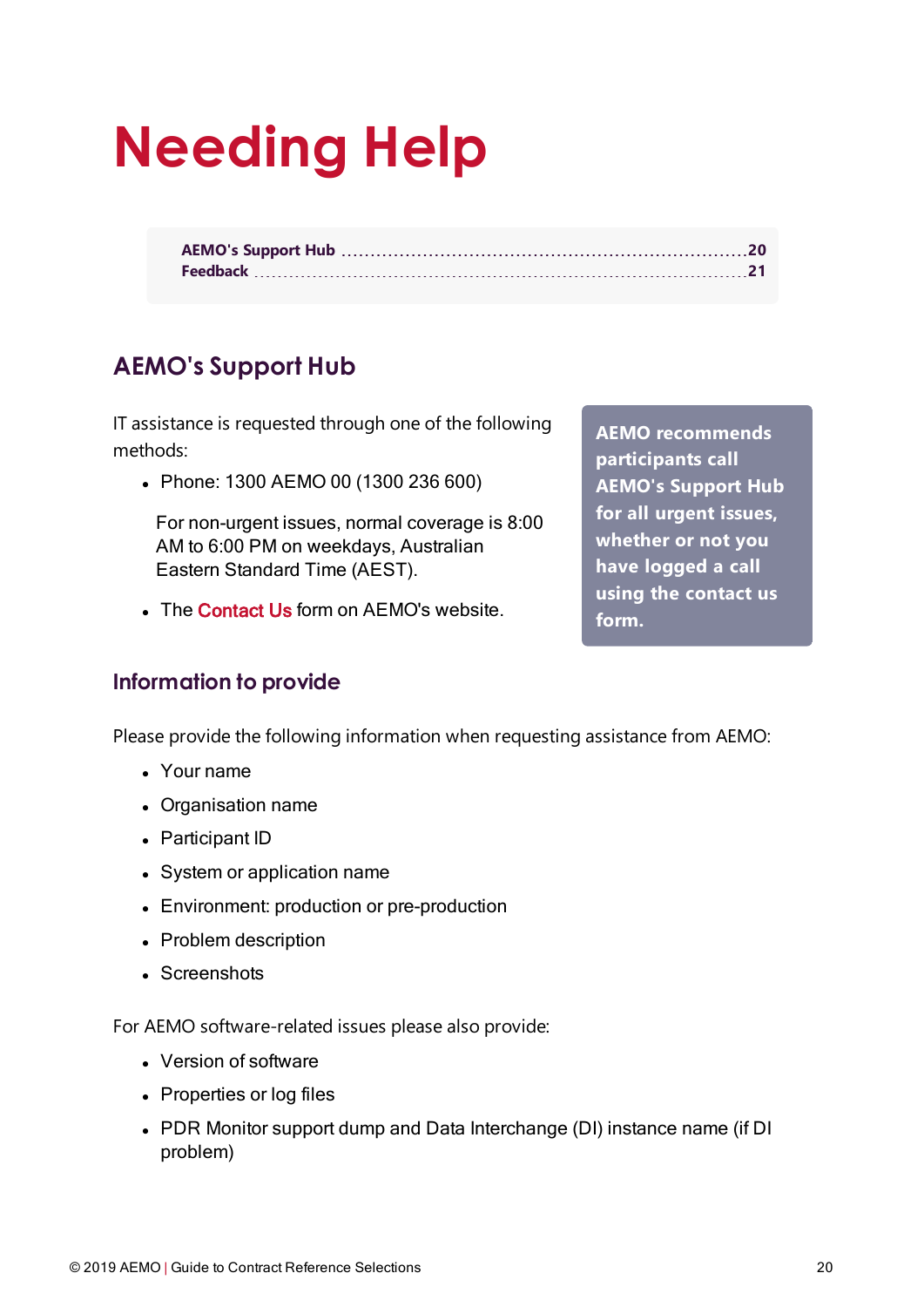# <span id="page-23-0"></span>**Feedback**

Your feedback is important and helps us improve our services and products. To suggest improvements, please contact AEMO's Support Hub.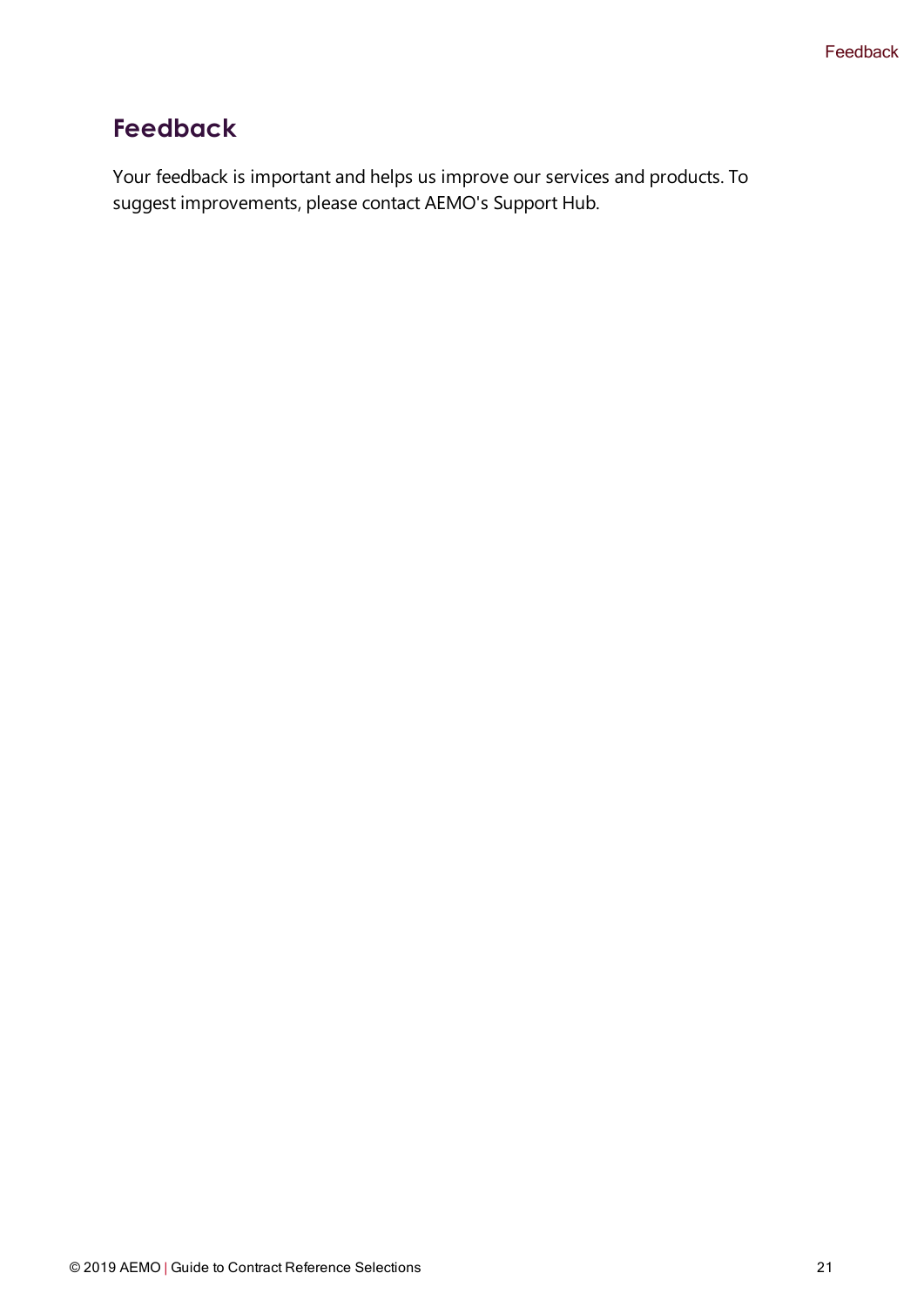# <span id="page-24-0"></span>**References**

## <span id="page-24-1"></span>**AEMO's website**

Capacity Transfer and Auction Procedures, made under section 91BRP of the National Gas Law (NGL) for the regulation of the capacity auction and transaction support arrangements.

#### Guide to Capacity Trading and Day Ahead Auction

Reports, provides details about the capacity transfer and day-ahead auction market CSV reports.

Guide to Data Interchange assists participants to understand AEMO's Data Interchange software components. It describes how to set up a standard Data Interchange environment to replicate data between AEMO's energy market systems and participants' local DBMS conforming to the MMS Data Model.

**For a list of all valid Service Provider References, see the Contract Details report in the Guide to Capacity Trading and Day Ahead Auction Reports.**

- Guide to GSH Publishing Direct, explains how to use the Publishing Direct web application in AEMO's Markets Portal.
- <span id="page-24-2"></span>Markets Portal Help, online searchable help for the Markets Portal web applications. Only available over a MarketNet connection: https://portal.preprod.nemnet.net.au/help.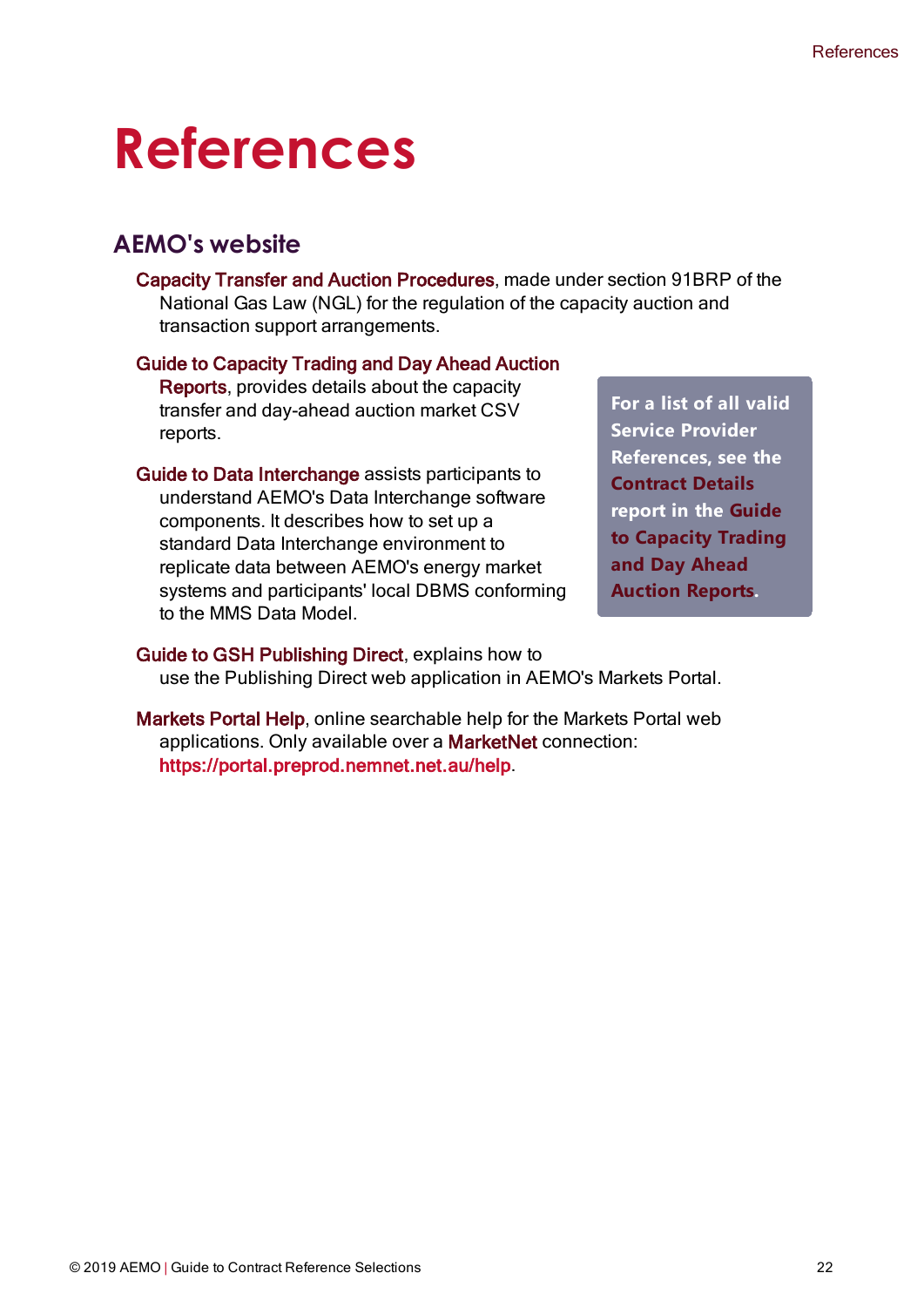# <span id="page-25-0"></span>**Glossary**

### **AEMC**

Australian Energy Market Commission

**AEMO** Australian Energy Market Operator

## **AER**

The Australian Energy Regulator, established by section 44AE of the Trade Practices Act 1974.

## **AEST**

Australian Eastern Standard Time

### **API**

Application Programming Interface; a set of clearly defined methods of communication between various software components.

## **Capacity Product**

Capacity on pipeline or compressor infrastructure.

## **Contract Preferences**

The preferences of a Shipper for contracts or agreements they want to trade against.

## **Contract Reference**

A reference number to a contract or agreement held by the Shipper and the Facility Operator to trade capacity on a facility. This is a collective term that includes the Service Provider Reference, DWGM Reference, and STTM Customer Registration Number.

### **Contract Reference Selection**

The Contract References selected by the participant for netting.

**CRN** Customer Registration Number

### **CSV**

Comma-separated values; a file format for exchanging data.

**CTP** Capacity Trading Platform

**DWGM** Declared Wholesale Gas Market

## **DWGM Reference**

AEMO's reference number to the agreement between a Shipper and Facility Operator for Capacity Trading on the DWGM.

### **EMMS**

Wholesale Electricity Market Management System; software, hardware, network and related processes to implement the energy market.

### **FO**

Facility operator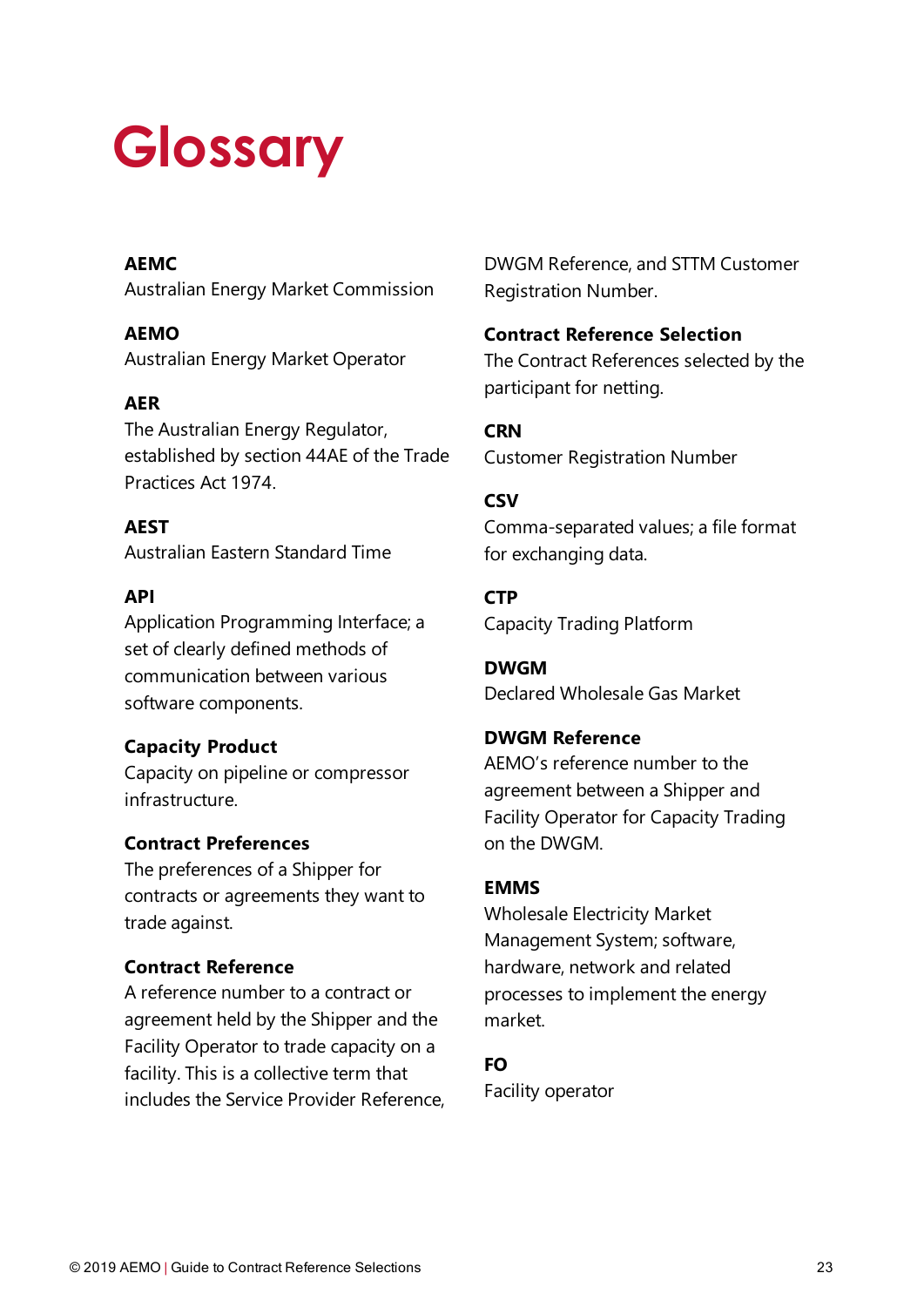#### **FTP**

File transfer protocol; a standard network protocol used for the transfer of computer files between a client and server on a computer network.

**GJ**

**Gigajoule** 

**GSH** Gas Supply Hub

### **MarketNet**

AEMO's private network available to participants having a participant ID

#### **Markets Portal**

Web portal for access to AEMO's wholesale web-based applications.

### **MSATS**

Retail Market Settlement and Transfer Solution

**MSATS Web Portal** MSATS web-based interactive interface

**MW** Megawatt

**NEM** National Electricity Market

### **PA**

Participant Administrator who manages participant company's user access and security. The initial PA is set up by the AEMO system administrator as part of the registration process.

#### **Participant File Server**

Each Participant ID has secure readwrite access to their own set of folders, plus read-only access to folders accessible by all participants (public data). The private folders are for secure transfer of data between the Participant ID systems and AEMO (such as, bidding and settlement invoices).

**Participant ID** Registered participant identifier

#### **Participant user ID**

The user ID you used to login to the system.

#### **Participant Users**

Set up by the company's Participant Administrator.

#### **Pre-production**

AEMO's test system available to participants

**Production** AEMO's live system

### **Service Provider Reference**

The Facility Operator's reference number for the agreement between themselves and Shippers for Capacity Trading.

#### **STTM**

Short-Term Trading Market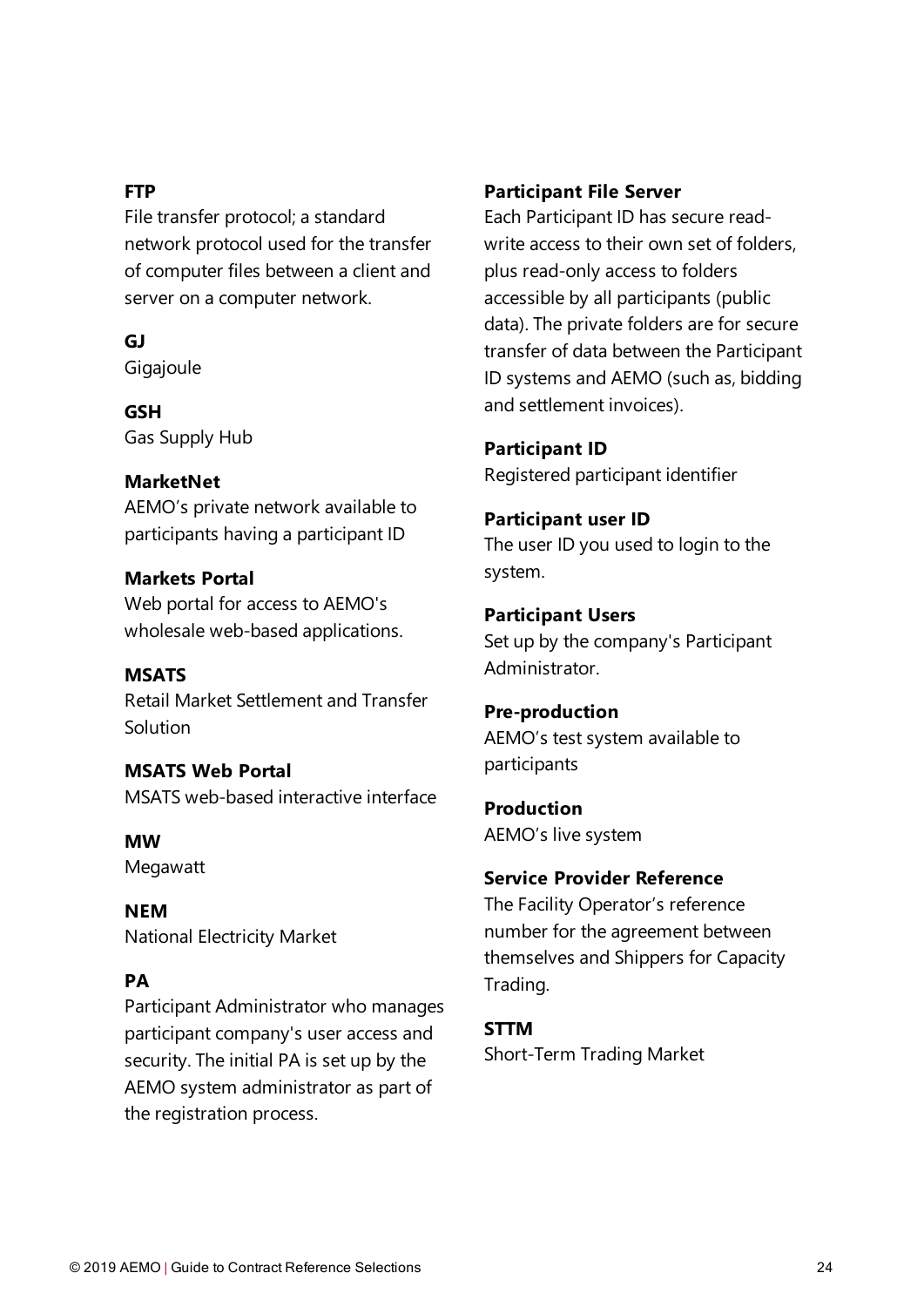### **URM**

User Rights Management; see the Guide to URM on AEMO's website

## **ZIP**

The file compression format used for exchanging data with AEMO.